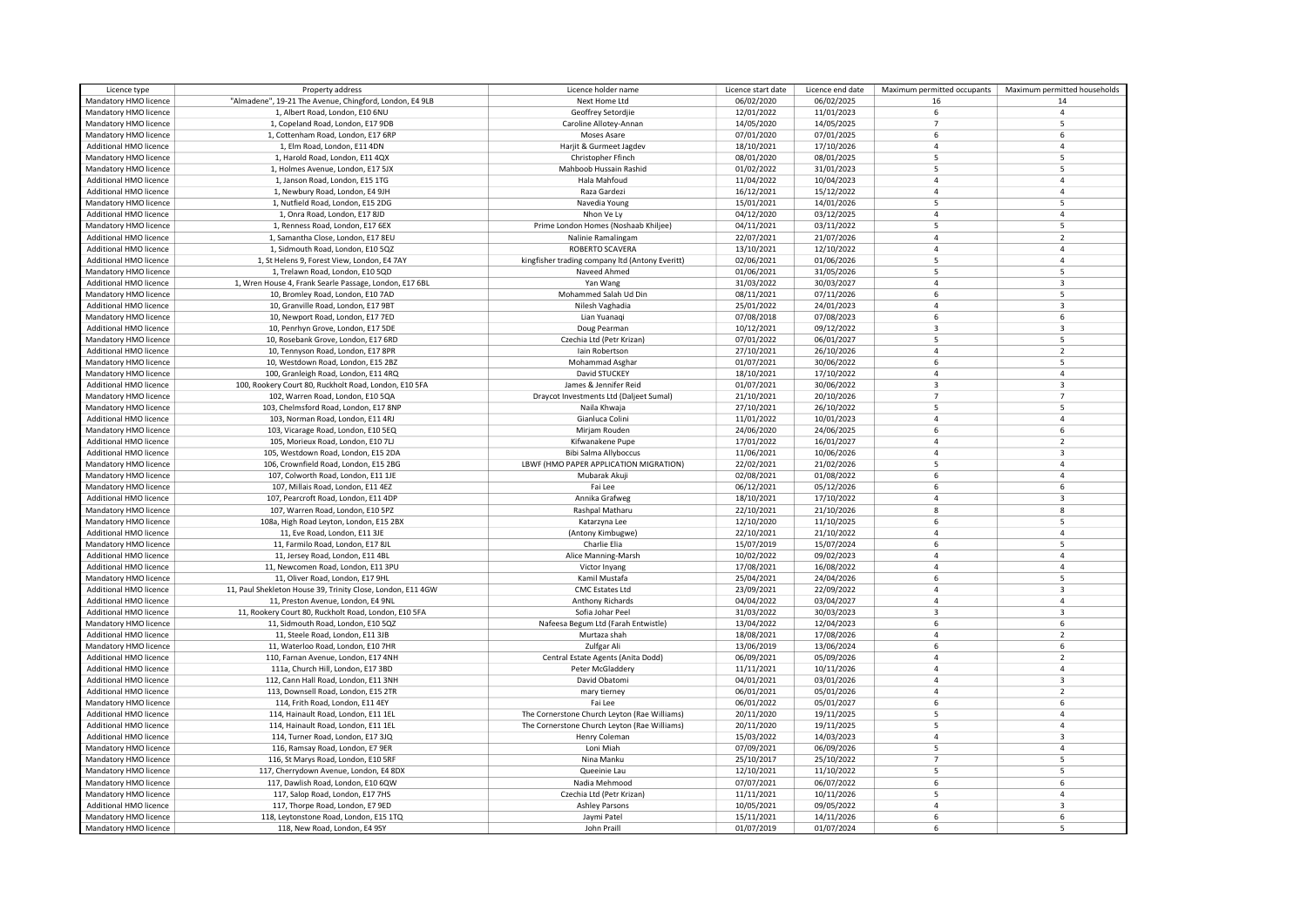| Mandatory HMO licence         | 12, King Edward Road, London, E10 6LE           | ANDREA TURNER                                 | 09/03/2022 | 08/03/2023 | 5              | $\overline{4}$          |
|-------------------------------|-------------------------------------------------|-----------------------------------------------|------------|------------|----------------|-------------------------|
| Mandatory HMO licence         | 12, Theobald Road, London, E17 8JQ              | Frankie Kontor                                | 22/04/2022 | 21/04/2027 | 8              | $\overline{4}$          |
| Mandatory HMO licence         | 12, York Road, London, E10 5QG                  | syeda gilani                                  | 23/09/2021 | 22/09/2026 | 5              | 5                       |
|                               |                                                 |                                               |            |            | 6              | 6                       |
| Mandatory HMO licence         | 125, Belmont Park Road, London, E10 6AY         | Louise Thompson                               | 18/05/2019 | 18/05/2024 |                |                         |
| Mandatory HMO licence         | 125, Colworth Road, London, E11 1JE             | Eastbank Studios Limited (Lulu Chioveanu)     | 23/09/2021 | 22/09/2026 | 6              | 6                       |
| Mandatory HMO licence         | 125, Peterborough Road, London, E10 6EL         | Dorottya Sulle                                | 06/07/2021 | 05/07/2026 | 6              | 5                       |
| Additional HMO licence        | 126, Pretoria Avenue, London, E17 6JX           | Lee Hargreaves                                | 21/03/2022 | 20/03/2027 | $\overline{4}$ | $\overline{4}$          |
| Mandatory HMO licence         | 129, Kitchener Road, E17 4LJ                    | O'Neal Conner                                 | 14/06/2017 | 14/06/2022 | 6              | 5                       |
| Mandatory HMO licence         | 13, Chingford Road, London, E17 4PW             | Czechia Limited                               | 23/07/2018 | 23/07/2023 | 5              | $\overline{4}$          |
| Mandatory HMO licence         | 13, Devonshire Road, London, E17 8QH            | Mohamed Mughal                                | 22/02/2022 | 21/02/2023 | 5              | 5                       |
|                               |                                                 |                                               |            |            | 6              | 6                       |
| Mandatory HMO licence         | 13, Downsell Road, London, E15 2TR              | John Kevin Deady                              | 13/11/2020 | 12/11/2025 |                |                         |
| Mandatory HMO licence         | 13, Eastfield Road, London, E17 3BA             | Eurooms limited (Martin Vicel)                | 25/08/2020 | 24/08/2025 | 5              | 5                       |
| Additional HMO licence        | 13, Harold Road, London, E11 4QX                | ali hafiz                                     | 07/01/2022 | 06/01/2023 | $\overline{4}$ | $\overline{4}$          |
| Additional HMO licence        | 13, Lemna Court 30, Lemna Road, London, E11 1HU | Ridan Realty Ltd (Eli Noe)                    | 06/09/2021 | 05/09/2022 | $\overline{4}$ | $\overline{\mathbf{3}}$ |
| <b>Additional HMO licence</b> | 13, Northumberland Road, London, E17 8JE        | Mohammad Somro                                | 19/04/2022 | 18/04/2027 | $\overline{4}$ | $\overline{4}$          |
| Additional HMO licence        | 13, Richmond Road, London, E11 4BY              | Jebun Patel                                   | 17/02/2022 | 16/02/2023 | $\overline{4}$ | $\overline{4}$          |
| <b>Additional HMO licence</b> | 13, Shakespeare Road, London, E17 6AS           | George Christou                               | 11/03/2022 | 10/03/2027 | $\overline{4}$ | $\overline{4}$          |
| Additional HMO licence        | 13, St Marys Road, London, E10 5RB              | Shah Alam                                     | 12/10/2021 | 11/10/2026 | 5              | $\overline{4}$          |
|                               |                                                 |                                               |            |            | $\overline{4}$ | $\overline{4}$          |
| Additional HMO licence        | 131, Millais Road, London, E11 4EZ              | Andrew Stern                                  | 30/06/2021 | 29/06/2022 |                |                         |
| Additional HMO licence        | 133, Billet Road, London, E17 5DS               | Sivaganesan Sivapathasundaram                 | 02/12/2021 | 01/12/2022 | $\Delta$       | $\overline{4}$          |
| Mandatory HMO licence         | 133, Grove Green Road, London, E11 4ED          | Sumal and Sons Properties Limited (Dal Sumal) | 04/08/2021 | 03/08/2022 | $\overline{4}$ | $\overline{4}$          |
| Mandatory HMO licence         | 134, Ashville Road, London, E11 4DU             | <b>Bilal Arbi</b>                             | 01/02/2022 | 31/01/2023 | 6              | 5                       |
| Mandatory HMO licence         | 135, Blackhorse Lane, London, E17 6DJ           | Veluppillay Sivanandarajah                    | 15/10/2020 | 14/10/2025 | 6              | 5                       |
| Additional HMO licence        | 135, Grove Green Road, London, E11 4ED          | Tate Developments Ltd (Dal Sumal)             | 15/07/2021 | 14/07/2022 | $\overline{4}$ | $\overline{4}$          |
| Mandatory HMO licence         | 136, Drysdale Avenue, London, E4 7PE            | Stef & Philips Ltd                            | 20/11/2020 | 19/11/2025 | 6              | 6                       |
| Additional HMO licence        | 137, Trumpington Road, London, E7 9EG           | Victor Michael (Kelly Rowlatt)                | 21/12/2020 | 20/12/2025 | $\Delta$       | $\overline{\mathbf{3}}$ |
|                               |                                                 |                                               |            |            |                |                         |
| Additional HMO licence        | 138, Blackhorse Lane, London, E17 6AA           | thillainathan kamalan                         | 11/03/2022 | 10/03/2027 | $\overline{4}$ | $\overline{4}$          |
| Additional HMO licence        | 138, Grange Park Road, London, E10 5EU          | Karen Clarke                                  | 23/11/2021 | 22/11/2026 | 6              | 5                       |
| Mandatory HMO licence         | 14, Albert Road, London, E10 6NX                | Abdul Rashid                                  | 02/09/2021 | 01/09/2026 | 10             | 8                       |
| Mandatory HMO licence         | 14, Cheltenham Road, London, E10 6EU            | Shu Ping Guan                                 | 10/07/2019 | 10/07/2024 | 6              | 6                       |
| Additional HMO licence        | 14, Grove Road, London, E17 9BN                 | Hossen Beebeejaun                             | 26/05/2021 | 25/05/2022 | $\overline{4}$ | $\overline{\mathbf{3}}$ |
| Additional HMO licence        | 14, Kingswood Road, London, E11 1SE             | <b>LAURIE HUGHES</b>                          | 23/04/2021 | 22/04/2026 | $\overline{5}$ | $\overline{4}$          |
| Mandatory HMO licence         | 14, Morley Road, London, E10 6LL                | Mfakazi Ndebele                               | 12/11/2018 | 12/11/2023 | 8              | 6                       |
| Mandatory HMO licence         |                                                 | Qingshui He                                   | 16/12/2021 | 15/12/2022 | 6              | 6                       |
|                               | 14, Whitney Road, London, E10 7HG               |                                               |            |            |                |                         |
| Additional HMO licence        | 14, York Road, London, E10 5QG                  | PONTRALE LIMITED (Gillian Khalil)             | 11/02/2021 | 10/02/2026 | $\overline{4}$ | $\overline{\mathbf{3}}$ |
| Additional HMO licence        | 140, Albert Road, London, E10 6PB               | Sara Chinery                                  | 20/04/2021 | 19/04/2026 | $\overline{a}$ | $\overline{2}$          |
| Mandatory HMO licence         | 141, Norman Road, London, E11 4RJ               | Christopher Nelson                            | 03/03/2020 | 03/03/2025 | 6              | 6                       |
| Additional HMO licence        | 143, Elphinstone Road, London, E17 5EY          | Kim Adams                                     | 15/02/2021 | 14/02/2026 | $\overline{4}$ | $\overline{4}$          |
| Mandatory HMO licence         | 145b, High Street, London, E17 7BX              | <b>Richard Parsons</b>                        | 15/10/2018 | 15/10/2023 | 6              | 5                       |
| Mandatory HMO licence         | 148, Grove Green Road, London, E11 4EL          | Omar Rodrigo Bacarreza Nogales                | 11/06/2021 | 10/06/2022 | 6              | $\overline{\mathbf{3}}$ |
| Mandatory HMO licence         | 149, Cann Hall Road, London, E11 3NJ            | Zulfiqar Mir                                  | 16/11/2021 | 15/11/2022 | 6              | 5                       |
| Mandatory HMO licence         |                                                 | Aneil Singh                                   | 13/11/2020 | 12/11/2025 | 6              | 6                       |
|                               | 149, Farmer Road, London, E10 5DJ               |                                               |            |            |                |                         |
| Mandatory HMO licence         | 149, Norman Road, London, E11 4RJ               | Gianluca Colini                               | 17/01/2020 | 17/01/2025 | $\overline{7}$ | 6                       |
| Mandatory HMO licence         | 149a, High Street, London, E17 7BX              | <b>Richard Parsons</b>                        | 04/10/2018 | 04/10/2023 | $\overline{5}$ | 5                       |
| Additional HMO licence        | 15, Barclay Road, London, E11 3DQ               | Amrit Arri                                    | 29/07/2021 | 28/07/2022 | $\overline{a}$ | $\overline{\mathbf{3}}$ |
| Mandatory HMO licence         | 15, Carisbrooke Road, London, E17 7EE           | Nadeem Mushtag                                | 19/12/2019 | 19/12/2024 | 6              | 6                       |
| Additional HMO licence        | 15, Cecil Road, London, E11 3HF                 | EEI Ltd (Vivienne Robinson)                   | 16/07/2021 | 15/07/2026 | $\overline{4}$ | $\overline{4}$          |
| Additional HMO licence        | 15, Cheneys Road, London, E11 3LL               | Will Gon Zeh                                  | 01/11/2021 | 31/10/2026 | $\overline{4}$ | $\overline{\mathbf{3}}$ |
| Mandatory HMO licence         | 15, Fairview Close, London, E17 5HJ             | Adam Naeem                                    | 01/02/2022 | 31/01/2023 | q              | $\mathbf{q}$            |
| Mandatory HMO licence         | 15, Lister Road, London, E11 3DS                | Victor Martinez                               | 15/03/2022 | 14/03/2027 | 5              | 5                       |
|                               |                                                 |                                               |            |            | $\mathbf{q}$   | 6                       |
| Mandatory HMO licence         | 15, Mornington Road, London, E11 3BE            | Visrika Limited (Vijay Dasari)                | 11/01/2022 | 10/01/2027 |                |                         |
| Mandatory HMO licence         | 15, North Birkbeck Road, London, E11 4JF        | Abid Shakoor                                  | 15/03/2022 | 14/03/2027 | 5              | 5                       |
| Additional HMO licence        | 15, Wragby Road, London, E11 3LD                | <b>Alison Douglas</b>                         | 16/03/2022 | 15/03/2027 | $\Delta$       | $\overline{4}$          |
| Mandatory HMO licence         | 151, Murchison Road, London, E10 6LY            | Shirley Opare                                 | 07/04/2021 | 06/04/2026 | 6              | $\overline{4}$          |
| Additional HMO licence        | 152, Ashville Road, London, E11 4DX             | Colin Brazendale                              | 18/05/2021 | 17/05/2026 | $\overline{4}$ | $\overline{4}$          |
| Mandatory HMO licence         | 152, Norman Road, London, E11 4RL               | Adeline Procter                               | 30/04/2021 | 29/04/2026 | 6              | $\overline{4}$          |
| Mandatory HMO licence         | 152, South Birkbeck Road, London, E11 4JH       | Fai Lee                                       | 14/01/2022 | 13/01/2027 | 6              | 5                       |
| Mandatory HMO licence         | 154, Blackhorse Lane, London, E17 6AA           | Howard Joseph                                 | 10/09/2020 | 09/09/2025 | 5              | $\overline{4}$          |
| Mandatory HMO licence         | 154, Selwyn Avenue, London, E4 9LS              | kim fuwa                                      | 31/12/2021 | 30/12/2022 | 5              | $\overline{4}$          |
| Mandatory HMO licence         |                                                 | Abid Shakoor                                  |            |            | 5              | 5                       |
|                               | 156, South Birkbeck Road, London, E11 4JH       |                                               | 29/11/2021 | 28/11/2026 |                |                         |
| Mandatory HMO licence         | 157, Crownfield Road, London, E15 2AS           | Deepa Patel                                   | 09/12/2021 | 08/12/2026 | $\overline{4}$ | $\overline{\mathbf{3}}$ |
| Additional HMO licence        | 16, Alexandra Road, London, E10 5QQ             | <b>Helen Cramer</b>                           | 06/05/2021 | 05/05/2022 | $\overline{4}$ | $\overline{4}$          |
| Additional HMO licence        | 16, Alpine Road, London, E10 5GP                | <b>Francis Mante</b>                          | 02/09/2021 | 01/09/2022 | $\overline{4}$ | $\overline{4}$          |
| <b>Additional HMO licence</b> | 16, Borthwick Road, London, E15 1UD             | Samuel James Pitkeathly                       | 03/09/2021 | 02/09/2026 | $\overline{a}$ | $\overline{4}$          |
| Additional HMO licence        | 16, Mayville Road, London, E11 4PJ              | Gareth Witchell                               | 11/01/2021 | 10/01/2026 | $\Delta$       | $\overline{\mathbf{3}}$ |
| Mandatory HMO licence         | 16, Newport Road, London, E10 6PJ               | Piotr Fidelus                                 | 10/11/2020 | 09/11/2025 | 6              | 6                       |
|                               |                                                 |                                               |            |            |                |                         |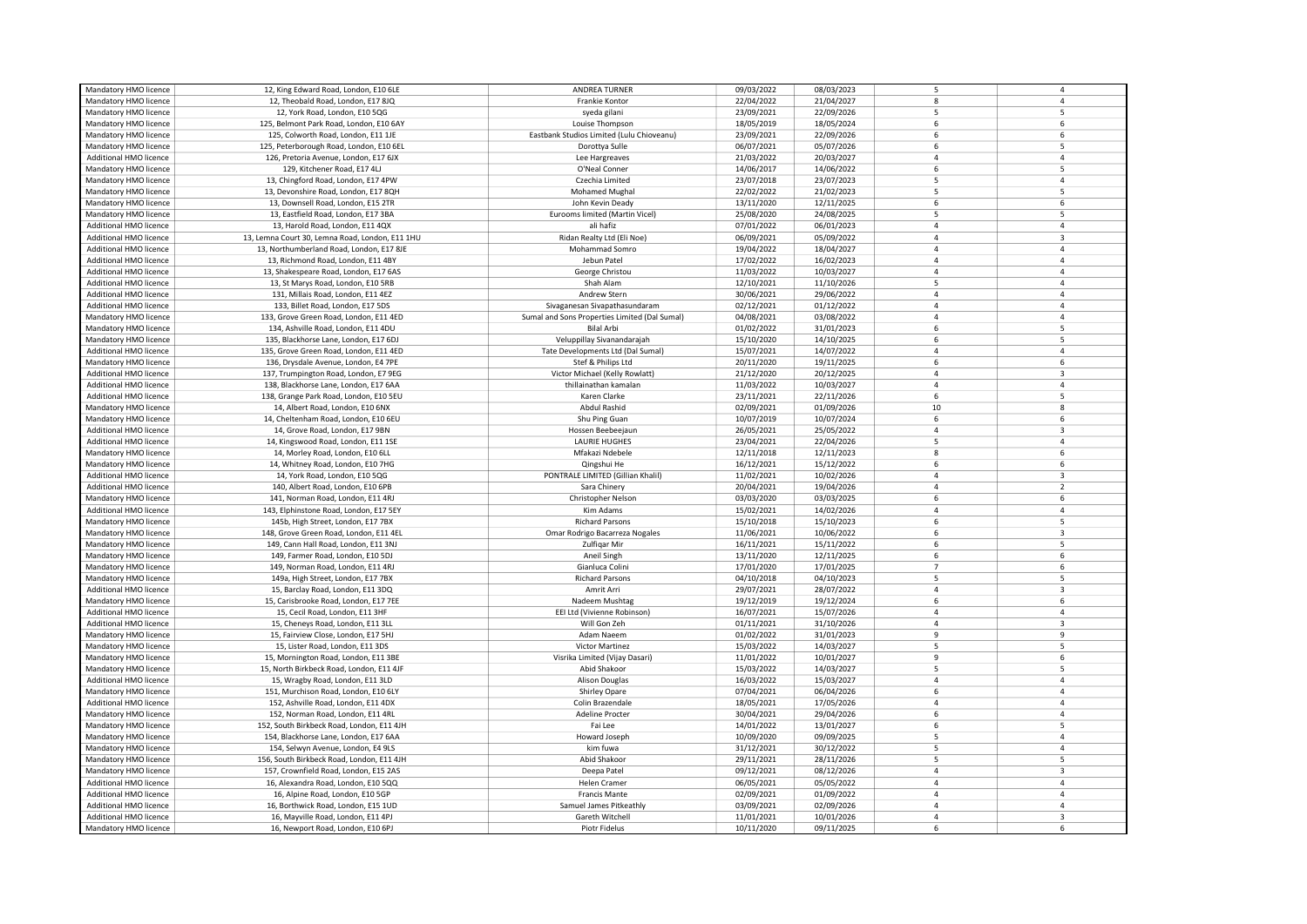| Additional HMO licence        | 16, Park Grove Road, London, E11 4PU                        | Elizabeth Brown                                   | 04/11/2021 | 03/11/2026 | $\overline{4}$          | $\overline{\mathbf{3}}$ |
|-------------------------------|-------------------------------------------------------------|---------------------------------------------------|------------|------------|-------------------------|-------------------------|
| Mandatory HMO licence         | 16, Samantha Close, London, E17 8EU                         | Stefan Gleisner                                   | 26/03/2018 | 26/03/2023 | 6                       | $\overline{4}$          |
| Mandatory HMO licence         | 160, Blackhorse Road, London, E17 6NH                       | Letting International Ltd                         | 12/08/2021 | 11/08/2022 | 5                       | 5                       |
|                               |                                                             |                                                   |            |            | $\Delta$                |                         |
| Additional HMO licence        | 160, St Marys Road, London, E10 5RF                         | <b>Steve Andrews</b>                              | 25/10/2021 | 24/10/2026 |                         | $\overline{4}$          |
| Mandatory HMO licence         | 161, Ramsay Road, London, E7 9EP                            | Noel Charles                                      | 09/08/2021 | 08/08/2026 | 6                       | 5                       |
| Mandatory HMO licence         | 163, Ramsay Road, London, E7 9EP                            | <b>Noel Charles</b>                               | 09/08/2021 | 08/08/2026 | 6                       | 5                       |
| Mandatory HMO licence         | 165, High Road Leyton, London, E15 2BY                      | Mohammed IIyas                                    | 17/02/2020 | 17/02/2025 | 6                       | 6                       |
| Additional HMO licence        | 16b, Pretoria Avenue, London, E17 7DE                       | Georgios Gavriel                                  | 24/03/2022 | 23/03/2027 | $\overline{3}$          | $\overline{2}$          |
| <b>Additional HMO licence</b> | 17, Ashville Road, London, E11 4DT                          | Tate Developments Ltd (Dal Sumal)                 | 20/01/2022 | 19/01/2023 | $\overline{4}$          | $\overline{\mathbf{3}}$ |
| Additional HMO licence        | 17, Esther Road, London, E11 1JB                            | David Friar                                       | 12/10/2021 | 11/10/2026 | $\overline{4}$          | $\overline{3}$          |
|                               |                                                             |                                                   |            |            |                         |                         |
| Additional HMO licence        | 17, Harold Road, London, E11 4QX                            | Igbal Patel                                       | 02/09/2021 | 01/09/2022 | $\overline{4}$          | $\overline{4}$          |
| Additional HMO licence        | 17, Langthorne Road, London, E11 4HL                        | Aftab Azim                                        | 28/01/2022 | 27/01/2027 | $\overline{4}$          | $\overline{2}$          |
| Mandatory HMO licence         | 17, Leslie Road, London, E11 4HF                            | Kishorbhai Chauhan                                | 15/09/2021 | 14/09/2026 | 6                       | 6                       |
| Mandatory HMO licence         | 17, Leyspring Road, London, E11 3BP                         | Kemal Yaman                                       | 08/06/2021 | 07/06/2026 | 6                       | 6                       |
| Mandatory HMO licence         | 17, North Birkbeck Road, London, E11 4JF                    | Abid Shakoor                                      | 16/03/2022 | 15/03/2027 | 6                       | 6                       |
| Mandatory HMO licence         | 17, Norton Road, London, E10 7LQ                            | Ali Khurram                                       | 05/11/2019 | 05/11/2024 | 6                       | 6                       |
| Additional HMO licence        | 17, Scarborough Road, London, E11 4AL                       | Peter Donnelly                                    | 24/11/2021 | 23/11/2022 | $\overline{4}$          | $\overline{4}$          |
|                               |                                                             |                                                   |            |            | 5                       | 5                       |
| Mandatory HMO licence         | 17, Sutherland Road, London, E17 6BJ                        | pamela Clarke                                     | 23/09/2021 | 22/09/2026 |                         |                         |
| Mandatory HMO licence         | 172, Langthorne Road, London, E11 4HS                       | Aslam Patel                                       | 04/08/2021 | 03/08/2026 | $\overline{7}$          | $\overline{7}$          |
| Mandatory HMO licence         | 176, Grove Green Road, London, E11 4EL                      | Nirajanaben Patel                                 | 05/07/2021 | 04/07/2026 | 6                       | 6                       |
| Mandatory HMO licence         | 176, Palmerston Road, London, E17 6PY                       | Shamila Akhtar                                    | 10/01/2022 | 09/01/2023 | 5                       | 5                       |
| Additional HMO licence        | 178, Essex Road, London, E10 6BT                            | John Keating                                      | 28/01/2022 | 27/01/2027 | $\overline{4}$          | $\overline{2}$          |
| Additional HMO licence        | 18, Borthwick Road, London, E15 1UD                         | Andrew Pitkeathly                                 | 09/03/2022 | 08/03/2023 | $\Delta$                | $\overline{4}$          |
| <b>Additional HMO licence</b> | 18, Burghley Road, London, E11 4QP                          | Maherunnisha Hafiz                                | 07/12/2021 | 06/12/2022 | $\overline{4}$          | $\overline{4}$          |
|                               |                                                             | <b>Mohamed Hanif</b>                              |            |            | 5                       | 5                       |
| Mandatory HMO licence         | 18, Carnarvon Road, London, E10 6DP                         |                                                   | 21/01/2022 | 20/01/2023 |                         |                         |
| Mandatory HMO licence         | 18, Forest Drive West, London, E11 1LA                      | Pervaze Noreen                                    | 15/01/2021 | 14/01/2026 | 6                       | 6                       |
| <b>Additional HMO licence</b> | 18, Gainsford Road, London, E17 6QB                         | Sheraz Dar                                        | 15/06/2021 | 14/06/2022 | $\overline{4}$          | $\overline{4}$          |
| Additional HMO licence        | 18, Melbourne Road, London, E10 7HF                         | Warwick Jaggard                                   | 28/10/2020 | 27/10/2025 | 5                       | $\overline{4}$          |
| Mandatory HMO licence         | 18, Melbourne Road, London, E17 6LR                         | Francis Jude                                      | 18/07/2018 | 18/07/2023 | 6                       | 6                       |
| Mandatory HMO licence         | 18, Northbank Road, London, E17 4JZ                         | Twenty First Century Land Limited (Spencer Grant) | 20/04/2022 | 19/04/2027 | 5                       | 5                       |
| Additional HMO licence        | 18, Sandringham Road, London, E10 6HJ                       | Cloretta Gray                                     | 28/10/2021 | 27/10/2022 | $\overline{4}$          | $\overline{\mathbf{3}}$ |
|                               |                                                             |                                                   |            |            | 4                       | $\overline{3}$          |
| <b>Additional HMO licence</b> | 184, Ramsay Road, London, E7 9ET                            | Joanna Woods                                      | 09/03/2022 | 08/03/2027 |                         |                         |
| Mandatory HMO licence         | 184a, High Street, London, E17 7JH                          | Mazafar Iqbal                                     | 25/08/2020 | 24/08/2025 | 6                       | $\mathbf 0$             |
| Mandatory HMO licence         | 186a, High Street, London, E17 7JH                          | Mazafar Iqbal                                     | 18/07/2018 | 18/07/2023 | $\overline{7}$          | $\overline{4}$          |
| Mandatory HMO licence         | 187, Norman Road, London, E11 4RJ                           | Sarash Bhatoolaul                                 | 27/01/2022 | 26/01/2027 | 5                       | 5                       |
| <b>Additional HMO licence</b> | 189, Capworth Street, London, E10 5AR                       | Wasim Bashir                                      | 20/04/2022 | 19/04/2023 | $\overline{4}$          | $\overline{\mathbf{3}}$ |
| Additional HMO licence        | 189, Crownfield Road, London, E15 2AS                       | Joyce Quarrie                                     | 03/09/2021 | 02/09/2026 | $\Delta$                | $\overline{4}$          |
| Mandatory HMO licence         | 19, Buxton Road, London, E17 7EH                            | <b>Bilal Ahmed</b>                                | 05/04/2022 | 04/04/2023 | 10                      | 6                       |
|                               |                                                             | Emmanuela Bakola                                  |            |            | $\overline{4}$          | $\overline{4}$          |
| Additional HMO licence        | 19, Cairo Road, London, E17 3BB                             |                                                   | 12/08/2021 | 11/08/2026 |                         |                         |
| Mandatory HMO licence         | 19, Drayton Road, London, E11 4AR                           | Altaf Secretary                                   | 28/09/2021 | 27/09/2022 | 6                       | 6                       |
| Additional HMO licence        | 19, Hartley Road, London, E11 3BL                           | Hazel Zheng                                       | 07/12/2021 | 06/12/2022 | $\Delta$                | $\overline{4}$          |
| Additional HMO licence        | 19, Howard Mansions Forest Road, London, E17 4NA            | Harvey & Harvey Ltd (Manny Feld)                  | 15/11/2021 | 14/11/2026 | $\overline{3}$          | $\overline{2}$          |
| Mandatory HMO licence         | 19, Murchison Road, London, E10 6NA                         | Mantar Properties (Dhermesh Manibhai Patel)       | 23/03/2022 | 22/03/2027 | 5                       | $\overline{4}$          |
| Additional HMO licence        | 19, Sedgwick Road, London, E10 6QR                          | Paul Taylor                                       | 10/08/2021 | 09/08/2026 | 6                       | 5                       |
| Mandatory HMO licence         | 19, Selby Road, London, E11 3LT                             | Onyx Rooms LTD (onyx rooms)                       | 01/12/2021 | 30/11/2022 | 5                       | 5                       |
| Additional HMO licence        | 19, Southwest Road, London, E11 4AW                         | Paul Diamond                                      | 14/01/2021 | 13/01/2026 | $\overline{4}$          | $\overline{\mathbf{3}}$ |
|                               |                                                             |                                                   |            |            | $\overline{4}$          |                         |
| Additional HMO licence        | 19, York Road, London, E10 5QG                              | Ajit Sehmbi                                       | 07/01/2022 | 06/01/2027 |                         | $\overline{4}$          |
| Mandatory HMO licence         | 193, Chingford Mount Road, London, E4 8LR                   | T J Miller Limited                                | 11/01/2018 | 11/01/2023 | 5                       | 5                       |
| Mandatory HMO licence         | 193, Colchester Road, London, E10 6HG                       | A Ali                                             | 19/01/2019 | 19/01/2024 | 6                       | $\overline{4}$          |
| Additional HMO licence        | 199, Boundary Road, London, E17 8NG                         | Salhab and Daughters Limited (MUNIRA HAQUE)       | 08/11/2021 | 07/11/2026 | $\overline{4}$          | $\overline{2}$          |
| Mandatory HMO licence         | 199a, Peterborough Road, London, E10 6HH                    | Aamir Shafiq                                      | 01/09/2017 | 01/09/2022 | 5                       | 5                       |
| Additional HMO licence        | 1a, Woodstock Road, London, E17 4BH                         | Anar Sharma                                       | 12/08/2021 | 11/08/2022 | $\overline{4}$          | $\overline{3}$          |
| Mandatory HMO licence         | 2, Boscombe Avenue, London, E10 6HY                         | Naveed Choudhary                                  | 05/06/2019 | 05/06/2024 | 15                      | 12                      |
| Additional HMO licence        |                                                             |                                                   |            |            | $\overline{4}$          | $\overline{2}$          |
|                               | 2, Carnanton Road, London, E17 4DA                          | Gary Smith                                        | 27/10/2021 | 26/10/2026 |                         |                         |
| <b>Additional HMO licence</b> | 2, Dyers Hall Road, London, E11 4AE                         | Malkeet Buhecha                                   | 18/03/2022 | 17/03/2023 | $\overline{4}$          | $\overline{4}$          |
| Additional HMO licence        | 2, Fairlop Court 63, Fairlop Road, London, E11 1BG          | Syeda Ahsan                                       | 18/03/2021 | 17/03/2026 | 5                       | $\overline{3}$          |
| Additional HMO licence        | 2, Jessie Cottages 22, Low Hall Lane, London, E17 8BU       | Kate Stott                                        | 28/07/2021 | 27/07/2026 | $\overline{3}$          | $\overline{2}$          |
| Mandatory HMO licence         | 2, Pembar Avenue, London, E17 6HN                           | Seamus Quinn                                      | 04/11/2020 | 03/11/2025 | 5                       | $\overline{\mathbf{3}}$ |
| Mandatory HMO licence         | 2, Pembar Avenue, London, E17 6HN                           | Seamus Quinn                                      | 04/11/2020 | 03/11/2025 | 5                       | $\overline{3}$          |
| Additional HMO licence        | 2, St Pauls Court 24a, Courtenay Road, London, E17 6LX      | <b>CMC Estates Ltd</b>                            | 03/11/2020 | 02/11/2025 | $\overline{\mathbf{3}}$ | $\overline{2}$          |
| Additional HMO licence        | 20, Argyle Road, London, E15 1UJ                            | Nishil Malde                                      | 02/12/2021 | 01/12/2026 | 5                       | $\overline{4}$          |
|                               |                                                             |                                                   |            |            | $\overline{4}$          | $\overline{3}$          |
| Additional HMO licence        | 20, Brierley Road, London, E11 4JE                          | Anthony Williams                                  | 08/09/2021 | 07/09/2026 |                         |                         |
| Mandatory HMO licence         | 20, Chertsey Road, London, E11 4DG                          | Casatopia Ltd (Steve Wadey)                       | 25/01/2022 | 24/01/2023 | 5                       | 6                       |
| Mandatory HMO licence         | 20, Claremont Road, London, E17 5RJ                         | Julia Pickersgill                                 | 30/09/2020 | 29/09/2025 | 5                       | 5                       |
| Mandatory HMO licence         | 20, Palmerston Road, London, E17 6PD                        | <b>Bill Marko</b>                                 | 25/02/2019 | 25/02/2024 | 6                       | 6                       |
| Additional HMO licence        | 20, Paul Shekleton House 40, Trinity Close, London, E11 4GW | <b>CMC</b> Estates Ltd                            | 22/02/2022 | 21/02/2023 | $\Delta$                | $\overline{\mathbf{z}}$ |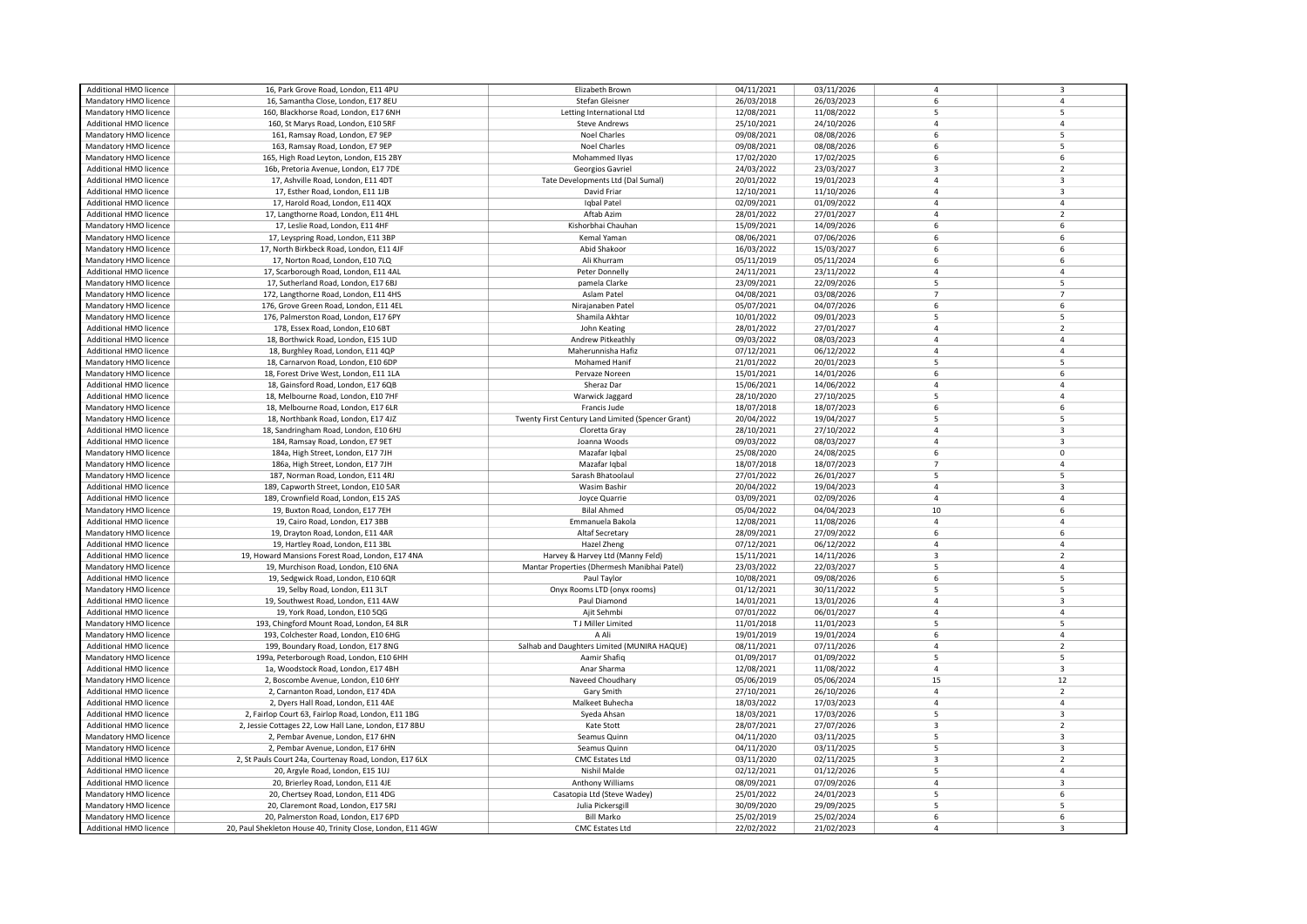| Mandatory HMO licence         | 20, Pretoria Road, London, E4 7HA                           | <b>Bassim Salam</b>                            | 14/06/2018 | 14/06/2023 |                         | 6                       |
|-------------------------------|-------------------------------------------------------------|------------------------------------------------|------------|------------|-------------------------|-------------------------|
| Additional HMO licence        | 20, Wetherden Street, London, E17 8EJ                       | Paul Fox                                       | 11/03/2022 | 10/03/2027 | 5                       | $\overline{3}$          |
| <b>Additional HMO licence</b> | 20, York Road, London, E10 5QG                              | NHAC Properties Ltd (David McHugh)             | 25/08/2021 | 24/08/2026 | $\overline{4}$          | $\overline{4}$          |
|                               |                                                             |                                                |            |            |                         |                         |
| Additional HMO licence        | 200, Forest Road, London, E17 6JG                           | Azhar Mahmood                                  | 27/04/2022 | 26/04/2023 | $\overline{a}$          | $\overline{4}$          |
| Mandatory HMO licence         | 200a, High Street, London, E17 7JH                          | Muhammad Wahid                                 | 16/12/2020 | 15/12/2025 | 6                       | $\overline{4}$          |
| Mandatory HMO licence         | 207, Lea Bridge Road, London, E10 7PN                       | <b>Inanc Elitok</b>                            | 21/09/2017 | 21/09/2022 | 9                       | $\overline{7}$          |
| Additional HMO licence        | 208a, High Road Leyton, London, E10 5PS                     | Prakash Raichura                               | 19/01/2022 | 18/01/2027 | $\Delta$                | $\overline{4}$          |
| Additional HMO licence        | 21, Cassiobury Road, London, E17 7JD                        | Andrew Traba                                   | 19/10/2020 | 18/10/2025 | $\overline{a}$          | $\overline{\mathbf{3}}$ |
| Mandatory HMO licence         | 21, Dyson Road, London, E11 1NA                             | Zahanara Rahman                                | 09/07/2021 | 08/07/2026 | 5                       | 5                       |
| Additional HMO licence        | 21, Pembar Avenue, London, E17 6HN                          | Anne Murrell                                   | 14/03/2022 | 13/03/2023 | 5                       | $\overline{4}$          |
|                               |                                                             |                                                |            |            |                         |                         |
| Mandatory HMO licence         | 21, Primrose Road, London, E10 5EE                          | Sian Thomas                                    | 17/01/2019 | 17/01/2024 | 6                       | 6                       |
| Additional HMO licence        | 21, York Road, London, E17 7HU                              | John Davey                                     | 16/03/2022 | 15/03/2027 | $\overline{4}$          | $\overline{\mathbf{3}}$ |
| <b>Additional HMO licence</b> | 210a, Francis Road, London, E10 6PR                         | Abdul Rashid                                   | 09/02/2021 | 08/02/2026 | $\overline{a}$          | $\overline{4}$          |
| Mandatory HMO licence         | 215, Crownfield Road, London, E15 2AS                       | <b>Ishrat Sayeed</b>                           | 11/01/2022 | 10/01/2023 | 5                       | $\overline{\mathbf{3}}$ |
| <b>Additional HMO licence</b> | 216, Twickenham Road, London, E11 4BH                       | Barbara Brady                                  | 30/03/2022 | 29/03/2027 | $\overline{4}$          | $\overline{4}$          |
| Mandatory HMO licence         | 216A, High Street, Walthamstow, London, E17 7JH             | Cue Wei Zhang                                  | 07/04/2020 | 07/04/2025 | 6                       | 6                       |
| Additional HMO licence        |                                                             |                                                |            |            | 5                       | 5                       |
|                               | 219a, High Street, London, E17 7BH                          | Watermint Rentals Ltd (Moses Koppel)           | 25/04/2022 | 24/04/2027 |                         |                         |
| <b>Additional HMO licence</b> | 22, Buckland Road, London, E10 6QS                          | Paul Isaacs                                    | 20/04/2022 | 19/04/2023 | $\overline{a}$          | $\overline{3}$          |
| Mandatory HMO licence         | 22, Hampton Road, London, E11 4BZ                           | Mfakazi Ndebele                                | 06/08/2021 | 05/08/2026 | 6                       | 6                       |
| Additional HMO licence        | 22, Harrington Road, London, E11 4QW                        | Bourne United Charities CIO (The Manager)      | 18/03/2022 | 17/03/2027 | $\overline{3}$          | $\overline{3}$          |
| Additional HMO licence        | 22, Napier Road, London, E11 3JR                            | Bea Mullah                                     | 11/06/2021 | 10/06/2022 | $\overline{4}$          | $\overline{4}$          |
| <b>Additional HMO licence</b> | 22, Norlington Road, London, E11 4BG                        | phillip evans                                  | 17/01/2022 | 16/01/2023 | $\overline{a}$          | $\overline{3}$          |
| Additional HMO licence        | 22, Paul Shekleton House 40, Trinity Close, London, E11 4GW | CMC Estates Ltd                                | 23/09/2021 | 22/09/2022 | $\overline{4}$          | $\overline{\mathbf{3}}$ |
|                               |                                                             |                                                |            |            | $\overline{4}$          |                         |
| Additional HMO licence        | 22, Westdown Road, London, E15 2BZ                          | Victor Michael (Victoria Webb)                 | 07/07/2021 | 06/07/2026 |                         | $\overline{2}$          |
| <b>Additional HMO licence</b> | 225a, High Street, London, E17 7BH                          | Morris Koppel                                  | 23/09/2021 | 22/09/2026 | 5                       | $\overline{4}$          |
| Mandatory HMO licence         | 226, Vicarage Road, London, E10 7HJ                         | Christopher Thrasivoulou                       | 18/02/2020 | 18/02/2025 | 10                      | 8                       |
| Mandatory HMO licence         | 23, Campbell Road, London, E17 6RR                          | Puvanalogini Logananthan                       | 05/03/2019 | 05/03/2024 | 6                       | 6                       |
| Mandatory HMO licence         | 23, Chestnut Avenue North, London, E17 3NF                  | Zuber Iqbal Majid                              | 10/09/2020 | 09/09/2025 | $\overline{7}$          | 6                       |
| Additional HMO licence        | 23, Eden Road, London, E17 9JS                              | Poloplace Ltd (Nav Sheera)                     | 19/04/2022 | 18/04/2027 | 5                       | $\overline{4}$          |
| Additional HMO licence        | 23, Gramer Close, London, E11 4PF                           |                                                |            | 06/12/2026 | $\overline{4}$          | $\overline{2}$          |
|                               |                                                             | Ngoni Nyabunze                                 | 07/12/2021 |            |                         |                         |
| Additional HMO licence        | 23, Keith Road, London, E17 5BX                             | Beauty K Mullah                                | 15/06/2021 | 14/06/2022 | $\overline{4}$          | $\overline{\mathbf{3}}$ |
| Mandatory HMO licence         | 23, Storey Road, London, E17 7DA                            | Naeem Hassan                                   | 16/11/2021 | 15/11/2022 | 6                       | 6                       |
| Additional HMO licence        | 23, Sunnyside Road, London, E10 7BB                         | Peter Catchpole                                | 07/12/2020 | 06/12/2025 | $\overline{\mathbf{3}}$ | $\overline{2}$          |
| Mandatory HMO licence         | 23, Vernon Road, London, E11 4QT                            | Amir Hanif                                     | 19/04/2022 | 18/04/2027 | 12                      | 6                       |
| Mandatory HMO licence         | 235a, High Street, London, E17 7BH                          | Morris Koppel                                  | 20/09/2019 | 20/09/2024 | 6                       | $\overline{4}$          |
| Mandatory HMO licence         | 239a, High Street, London, E17 7BH                          | Watermint Rentals Ltd (Morris Koppel)          | 10/01/2022 | 09/01/2027 | 5                       | 5                       |
| Additional HMO licence        | 24, Howard Mansions Forest Road, London, E17 4NA            | Harvey & Harvey Ltd (Manny Feld)               | 16/12/2021 | 15/12/2022 | $\overline{4}$          | $\overline{4}$          |
|                               |                                                             |                                                |            |            |                         |                         |
| Additional HMO licence        | 24, Melford Road, London, E11 4PS                           | Aamer Hamid                                    | 29/12/2021 | 28/12/2022 | $\overline{4}$          | $\overline{4}$          |
| <b>Additional HMO licence</b> | 24, Paul Shekleton House 40, Trinity Close, London, E11 4GW | <b>CMC</b> Estates Ltd                         | 23/09/2021 | 22/09/2022 | $\overline{4}$          | $\overline{\mathbf{3}}$ |
| Additional HMO licence        | 24, St Marys Road, London, E10 5RB                          | Jatin Patel                                    | 12/10/2021 | 11/10/2026 | 5                       | 5                       |
| Mandatory HMO licence         | 241, High Road Leyton, London, E10 5QE                      | Victor Martinez                                | 21/02/2022 | 20/02/2027 | 6                       | 6                       |
| Additional HMO licence        | 247, Vicarage Road, London, E10 7HQ                         | Lolita Dabankah                                | 10/12/2021 | 09/12/2022 | $\overline{4}$          | $\overline{4}$          |
| Mandatory HMO licence         | 248, Capworth Street, London, E10 7BG                       | Mohammad Rafiq                                 | 16/08/2021 | 15/08/2022 | 6                       | $\overline{4}$          |
| Additional HMO licence        | 24a, Grosvenor Park Road, London, E17 9PG                   | Abby Thomas                                    | 03/08/2021 | 02/08/2026 | $\overline{4}$          | $\overline{\mathbf{3}}$ |
|                               |                                                             |                                                |            |            | $\Delta$                |                         |
| Additional HMO licence        | 25, Adelaide Road, London, E10 5NN                          | Rona Yumul Fernandes                           | 23/11/2021 | 22/11/2022 |                         | $\overline{4}$          |
| Additional HMO licence        | 25, Allanson Court Leyton Grange, London, E10 5HN           | Shefik Osman                                   | 13/10/2021 | 12/10/2022 | $\overline{4}$          | $\overline{\mathbf{3}}$ |
| Additional HMO licence        | 25, Colchester Road, London, E10 6HB                        | Partap Property Co Ltd (sarabjit nandhray)     | 15/09/2021 | 14/09/2022 | $\overline{5}$          | 5                       |
| <b>Additional HMO licence</b> | 25, Shrubland Road, London, E17 7QH                         | Zaffar Igbal Karim                             | 22/12/2021 | 21/12/2022 | $\overline{a}$          | $\overline{4}$          |
| Additional HMO licence        | 253, High Road Leyton, London, E10 5QE                      | Ifedola Olayinka Oluwi                         | 07/07/2021 | 06/07/2022 | $\overline{a}$          | $\overline{4}$          |
| Mandatory HMO licence         | 259a, Hoe Street, London, E17 9PT                           | Ahmed Sharafat                                 | 10/12/2020 | 09/12/2025 | 5                       | 5                       |
| Additional HMO licence        | 26, Howard Mansions Forest Road, London, E17 4NA            | Harvey and Harvey Ltd                          | 04/01/2021 | 03/01/2026 | $\overline{\mathbf{3}}$ | $\overline{2}$          |
| Mandatory HMO licence         | 26, St Egberts Way, London, E4 6QH                          | Stef & Philips Ltd                             | 09/07/2020 | 08/07/2025 | 6                       | 6                       |
|                               |                                                             |                                                |            |            |                         |                         |
| Mandatory HMO licence         | 261, Markhouse Road, London, E17 8EE                        | AMJ Development Limited (Aasif Ali)            | 14/01/2021 | 13/01/2026 | 8                       | $\overline{7}$          |
| Additional HMO licence        | 27, Borthwick Road, London, E15 1UD                         | js and co estate agents (Sushel Miah)          | 22/02/2022 | 21/02/2023 | $\overline{4}$          | $\overline{4}$          |
| Mandatory HMO licence         | 27, Colville Road, London, E11 4EQ                          | Caroline Freeland                              | 13/10/2020 | 12/10/2025 | 6                       | 5                       |
| Mandatory HMO licence         | 27, Janson Road, London, E15 1TG                            | Victor Michael Ltd (Kelly Rowlatt)             | 09/09/2021 | 08/09/2026 | 6                       | $\overline{4}$          |
| Mandatory HMO licence         | 27, Leyton Park Road, London, E10 5RJ                       | Syed Jaafer Abbas Shah                         | 14/01/2022 | 13/01/2027 | 6                       | $\overline{2}$          |
| Additional HMO licence        | 27, Melbourne Road, London, E17 6LR                         | Yogathasan Saravanamuthu                       | 25/01/2022 | 24/01/2023 | $\Delta$                | $\Delta$                |
| Additional HMO licence        |                                                             | MUBARAK ALI AHMED                              |            |            | $\overline{4}$          | $\overline{4}$          |
|                               | 27, Mornington Road, London, E11 3BE                        |                                                | 20/08/2021 | 19/08/2022 |                         |                         |
| Additional HMO licence        | 27, Ranelagh Road, London, E11 3JW                          | James Reynolds                                 | 09/12/2021 | 08/12/2026 | $\overline{4}$          | $\overline{4}$          |
| Mandatory HMO licence         | 27, Stewart Road, London, E15 2BA                           | Madiha Kamel                                   | 07/07/2021 | 06/07/2022 | 5                       | 5                       |
| Mandatory HMO licence         | 27, Thornhill Gardens, London, E10 5EN                      | <b>JENORM LTD (Norman Davis)</b>               | 19/01/2022 | 18/01/2023 | 5                       | 5                       |
| Mandatory HMO licence         | 27, York Road, London, E10 5QG                              | Jainah Dulmeer                                 | 17/11/2020 | 16/11/2025 | 6                       | 5                       |
| Mandatory HMO licence         | 277, Cann Hall Road, London, E11 3NL                        | BETTER LIVING PROPERTIES LTD (VINESH GANDESHA) | 30/09/2021 | 29/09/2022 | 6                       | 5                       |
| Mandatory HMO licence         | 277, Odessa Road, London, E7 9DZ                            | Gail Moir                                      | 28/01/2022 | 27/01/2027 | 6                       | 5                       |
|                               |                                                             |                                                |            |            | $\Delta$                | $\overline{\mathbf{a}}$ |
| Additional HMO licence        | 28, Blenheim Road, London, E17 6HS                          | Pradeeben Srikanthan                           | 24/04/2021 | 23/04/2026 |                         |                         |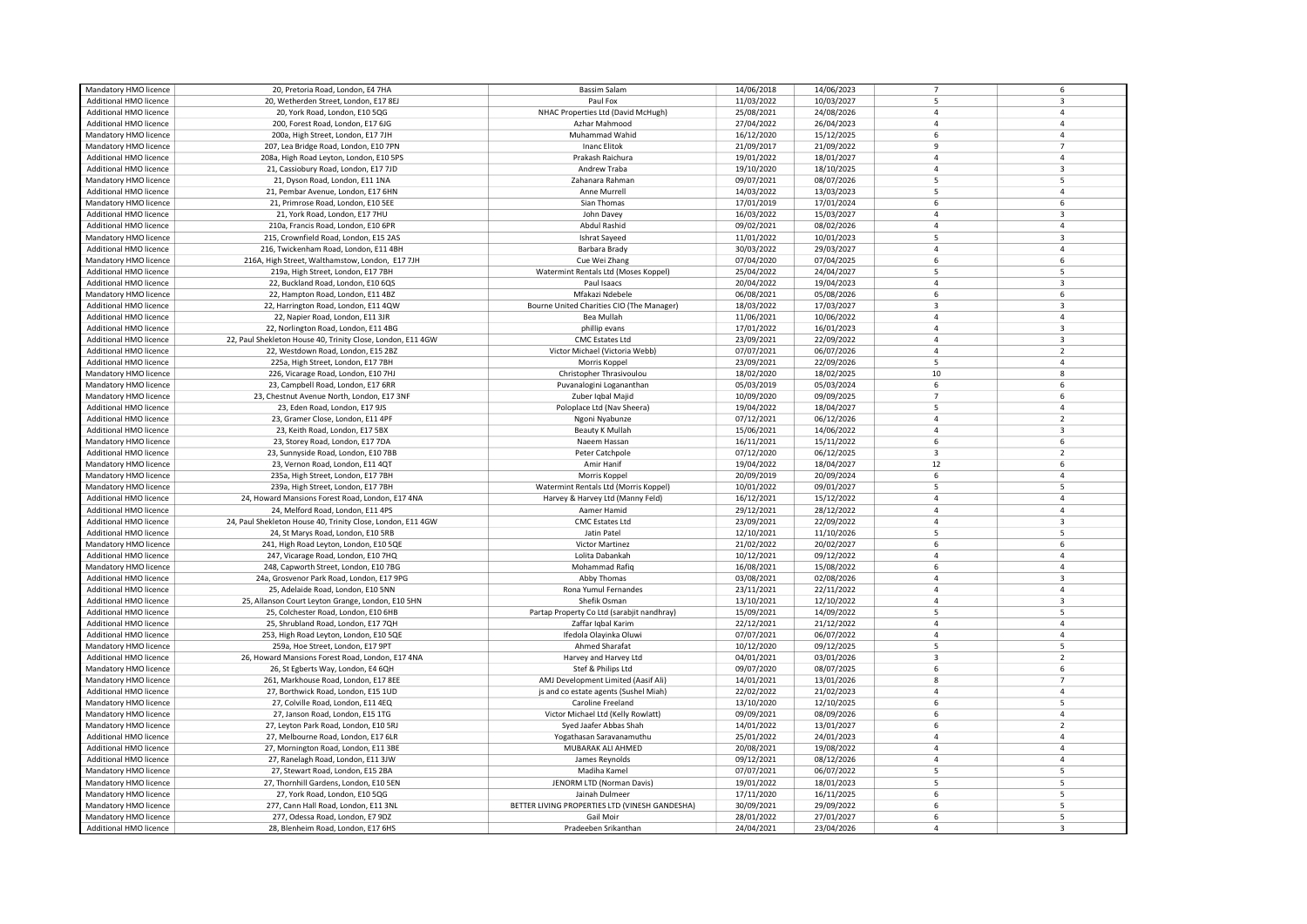| Additional HMO licence        | 28, Fillebrook Road, London, E11 4AT              | Liaquat Ali                                         | 09/11/2021 | 08/11/2022 | $\overline{4}$          | $\overline{\mathbf{3}}$ |
|-------------------------------|---------------------------------------------------|-----------------------------------------------------|------------|------------|-------------------------|-------------------------|
| Mandatory HMO licence         | 28, Merton Road, London, E17 9DE                  | Casatopia LTd (Steve Wadey)                         | 01/10/2021 | 30/09/2026 | 6                       | 5                       |
|                               |                                                   | Chandakant Patel                                    |            | 01/12/2022 | $\overline{4}$          | $\overline{4}$          |
| Mandatory HMO licence         | 28, Rosedene Terrace, London, E10 5LS             |                                                     | 02/12/2021 |            |                         |                         |
| Mandatory HMO licence         | 286, Forest Road, London, E17 5JN                 | Zuber Iqbal Majid                                   | 22/10/2020 | 21/10/2025 | 6                       | 6                       |
| Mandatory HMO licence         | 29, Clarendon Road, London, E11 1BZ               | David Richard Morgan                                | 17/11/2021 | 16/11/2022 | 6                       | 6                       |
| Mandatory HMO licence         | 29, Fulready Road, London, E10 6DT                | <b>Tony Theori</b>                                  | 25/09/2017 | 25/09/2022 | $\overline{7}$          | 5                       |
| Mandatory HMO licence         | 29, Goodall Road, London, E11 4ER                 | London Accommodation Centre UK LTD (Saleem Mustafa) | 14/12/2021 | 13/12/2026 | 5                       | 5                       |
| Additional HMO licence        | 29, Ranelagh Road, London, E11 3JW                | Judith Fisher                                       | 04/08/2021 | 03/08/2026 | $\overline{4}$          | $\overline{3}$          |
| <b>Additional HMO licence</b> | 29, Richmond Road, London, E11 4BX                | Sean McGinty                                        | 26/07/2021 | 25/07/2026 | $\overline{4}$          | $\overline{4}$          |
| Additional HMO licence        | 29, St Barnabas Road, London, E17 8JZ             | <b>CMC Estates Ltd</b>                              | 24/01/2022 | 23/01/2023 | 5                       | $\overline{3}$          |
|                               |                                                   |                                                     |            |            |                         |                         |
| Additional HMO licence        | 29, St Mary Road, London, E17 9RF                 | Filiz Uslu                                          | 03/11/2020 | 02/11/2025 | $\overline{4}$          | $\overline{\mathbf{3}}$ |
| Mandatory HMO licence         | 29, West End Avenue, London, E10 6DY              | Sultana Nighat                                      | 20/04/2018 | 20/04/2023 | 10                      | 8                       |
| Mandatory HMO licence         | 297, Murchison Road, London, E10 6LT              | Abdul Rashid                                        | 13/08/2018 | 13/08/2023 | 10                      | $\overline{7}$          |
| Additional HMO licence        | 2a, Chingford Road, London, E17 4PJ               | Wynwood Art District ltd (Nikolaos Taliadoros)      | 25/01/2022 | 24/01/2027 | 5                       | $\overline{\mathbf{3}}$ |
| Additional HMO licence        | 2a, Gainsford Road, London, E17 6QB               | Izzat Malik                                         | 25/04/2022 | 24/04/2023 | 6                       | $\overline{3}$          |
| Additional HMO licence        | 2c, Normanshire Drive, London, E4 9HF             | Neway Estate Agents (Nicholas Georgiou)             | 28/01/2022 | 27/01/2023 | $\overline{4}$          | $\overline{\mathbf{3}}$ |
| <b>Additional HMO licence</b> | 3, Cheltenham Road, London, E10 6EU               | Bobby Lipman                                        | 15/10/2021 | 14/10/2026 | 6                       | 5                       |
| Mandatory HMO licence         | 3, Chichester Road, London, E11 3LH               | Kouami Noameshie                                    |            | 17/06/2025 | 6                       | 6                       |
|                               |                                                   |                                                     | 17/06/2020 |            |                         |                         |
| Additional HMO licence        | 3, Farmer Road, London, E10 5DL                   | Justina Adeikyte                                    | 12/01/2021 | 11/01/2026 | $\overline{4}$          | $\overline{4}$          |
| Additional HMO licence        | 3, Lyttelton Road, London, E10 5NQ                | Nicole di massa                                     | 25/01/2022 | 24/01/2023 | 5                       | $\overline{4}$          |
| <b>Additional HMO licence</b> | 3, Mansel Grove, London, E17 5BN                  | <b>Benuduth Seebun</b>                              | 10/03/2022 | 09/03/2027 | $\overline{4}$          | $\overline{4}$          |
| Mandatory HMO licence         | 3, Markhouse Avenue, London, E17 8AY              | Maureen Hague                                       | 07/06/2021 | 06/06/2026 | 5                       | $\overline{5}$          |
| Additional HMO licence        | 3, Pattern Works 2, Gaywood Road, London, E17 4QA | John Finlay                                         | 02/11/2020 | 01/11/2025 | $\overline{4}$          | $\overline{\mathbf{3}}$ |
| Mandatory HMO licence         | 3, Portmeers Close, London, E17 8PT               | Czechia Ltd (Petr Krizan)                           | 17/03/2021 | 16/03/2026 | 6                       | 6                       |
| Additional HMO licence        | 3, Sidmouth Road, London, E10 5QZ                 | Bluebird Management Ltd (Bluebird Management Ltd)   | 09/08/2021 | 08/08/2026 | $\overline{4}$          | $\overline{4}$          |
|                               |                                                   |                                                     |            |            |                         |                         |
| Mandatory HMO licence         | 3, St Marys Road, London, E10 5RB                 | Harmon Properties Two Ltd (maureen harmon)          | 01/07/2021 | 30/06/2026 | 6                       | 6                       |
| Additional HMO licence        | 30, Nottingham Road, London, E10 6BP              | Church (The Cornerstone Church Leyton)              | 09/07/2021 | 08/07/2025 | $\overline{4}$          | $\overline{4}$          |
| Additional HMO licence        | 30, Tyndall Road, London, E10 6QH                 | Rizwan Ali                                          | 24/12/2021 | 23/12/2026 | $\overline{4}$          | $\overline{2}$          |
| Additional HMO licence        | 30, Westdown Road, London, E15 2BZ                | arvindkumar patel                                   | 23/11/2021 | 22/11/2022 | $\Delta$                | $\overline{4}$          |
| Mandatory HMO licence         | 30, York Road, London, E10 5QG                    | Hervinder Sehmbi                                    | 19/02/2018 | 19/02/2023 | 6                       | 6                       |
| Mandatory HMO licence         | 301, Murchison Road, London, E10 6LT              | kamry properties limited (MUSSADIQ HUSSAIN)         | 01/03/2022 | 28/02/2027 | 10                      | 8                       |
| Additional HMO licence        | 301a, Lea Bridge Road, London, E10 7NE            | David Solomons                                      | 31/01/2022 | 30/01/2023 | $\overline{4}$          | $\overline{4}$          |
| Mandatory HMO licence         | 303, Murchison Road, London, E10 6LT              | Mussadig Hussain                                    |            |            | 10                      | $\overline{7}$          |
|                               |                                                   |                                                     | 24/04/2019 | 24/04/2024 |                         |                         |
| Additional HMO licence        | 307, Cann Hall Road, London, E11 3NL              | Mobeen Adam                                         | 08/11/2021 | 07/11/2026 | $\overline{4}$          | $\overline{4}$          |
| Mandatory HMO licence         | 307, Church Road, London, E10 7JG                 | Mohammed Bostan                                     | 22/11/2018 | 22/11/2023 | 10                      | 6                       |
| Additional HMO licence        | 31, Connaught Road, London, E11 4AB               | Ashief Danga                                        | 30/03/2022 | 29/03/2027 | $\overline{4}$          | $\overline{2}$          |
| Additional HMO licence        | 31, Devonshire Road, London, E17 8QH              | Nilesh Vaghadia                                     | 06/09/2021 | 05/09/2022 | $\overline{4}$          | $\overline{4}$          |
| Mandatory HMO licence         | 31, Goodall Road, London, E11 4ER                 | Javed Ahmed                                         | 21/01/2022 | 20/01/2023 | 6                       | 6                       |
| Mandatory HMO licence         | 31, Roland Road, London, E17 9HN                  | Kashef Elahi                                        | 18/12/2019 | 18/12/2024 | $\overline{7}$          | $\overline{7}$          |
| <b>Additional HMO licence</b> | 31, Somerset Road, London, E17 8QN                | MOHAMMED ADIA                                       | 01/02/2022 | 31/01/2027 | $\overline{4}$          | $\overline{4}$          |
|                               |                                                   |                                                     |            |            | $\overline{4}$          | $\overline{4}$          |
| Additional HMO licence        | 311, Grove Green Road, London, E11 4EB            | Tyler Roofing (Terry Wescomb)                       | 02/12/2021 | 01/12/2022 |                         |                         |
| Mandatory HMO licence         | 32, Bowdon Road, London, E17 8JB                  | <b>Tarig Mahmood</b>                                | 11/01/2022 | 10/01/2027 | 6                       | $\overline{4}$          |
| Mandatory HMO licence         | 32, Chingford Road, London, E17 4PJ               | Robert Smurthwaite                                  | 12/03/2020 | 12/03/2025 | 6                       | 6                       |
| Additional HMO licence        | 32, Renness Road, London, E17 6EX                 | Addween Sacha                                       | 25/01/2022 | 24/01/2027 | $\overline{3}$          | $\overline{2}$          |
| Additional HMO licence        | 32, St Marys Road, London, E10 5RB                | Jatin Patel                                         | 26/04/2022 | 25/04/2027 | 5                       | $\overline{4}$          |
| Mandatory HMO licence         | 32, Sunnyside Road, London, E10 7BB               | Rashmi Mehta                                        | 09/07/2021 | 08/07/2026 | 5                       | 5                       |
| Additional HMO licence        | 32, Woodriffe Road, London, E11 1AH               | Michael Samuels                                     | 29/07/2021 | 28/07/2026 | $\overline{4}$          | $\overline{4}$          |
| Additional HMO licence        |                                                   |                                                     |            |            | $\overline{4}$          | $\overline{\mathbf{3}}$ |
|                               | 33, Bromley Road, London, E17 4PR                 | Nilesh Vaghadia                                     | 15/02/2022 | 14/02/2023 |                         |                         |
| Mandatory HMO licence         | 33, Hungerdown, London, E4 6QJ                    | Bev & Co Property Management (El Cooke)             | 17/12/2021 | 16/12/2026 | 5                       | 5                       |
| Mandatory HMO licence         | 33, Newport Road, London, E10 6PH                 | Solo Captial Homes Ltd (Solo Capital)               | 10/02/2022 | 09/02/2027 | 5                       | $\overline{\mathbf{3}}$ |
| Additional HMO licence        | 336a, Grove Green Road, London, E11 4EA           | Adam Mcewen                                         | 20/04/2022 | 19/04/2023 | $\overline{4}$          | $\overline{\mathbf{3}}$ |
| Mandatory HMO licence         | 34, Brunswick Street, London, E17 9NB             | Naimeul Hasan                                       | 02/09/2020 | 01/09/2025 | 6                       | 5                       |
| Mandatory HMO licence         | 34, Bulwer Road, London, E11 1BX                  | Victor Michael (Kelly Rowlatt)                      | 04/11/2021 | 03/11/2022 | 5                       | 5                       |
| Mandatory HMO licence         | 34, Fairlop Road, London, E11 1BN                 | Hoiyin Ivan Hoe                                     | 17/03/2020 | 17/03/2025 | 6                       | 6                       |
| Additional HMO licence        | 34, Griggs Road, London, E10 6ET                  | Zakira Gilani                                       | 24/12/2021 | 23/12/2026 | $\overline{4}$          | $\overline{\mathbf{3}}$ |
| <b>Additional HMO licence</b> | 34, Ruckholt Road, London, E10 5NP                | <b>Bigin Chen</b>                                   | 17/08/2021 | 16/08/2026 | $\Delta$                | $\overline{2}$          |
|                               |                                                   |                                                     |            |            |                         |                         |
| Additional HMO licence        | 34, St Marys Road, London, E10 5RB                | Dean Brown                                          | 05/11/2021 | 04/11/2026 | 5                       | $\overline{\mathbf{3}}$ |
| Mandatory HMO licence         | 344a, Hoe Street, London, E17 9PX                 | Czechia Ltd (Petr Krizan)                           | 01/02/2022 | 31/01/2027 | 12                      | $\overline{7}$          |
| Additional HMO licence        | 345, Capworth Street, London, E10 7BA             | PETER CRANSTONE                                     | 15/10/2021 | 14/10/2022 | $\overline{4}$          | $\overline{4}$          |
| <b>Additional HMO licence</b> | 34a, Ringwood Road, London, E17 8PP               | Eastprop London Ltd                                 | 17/02/2022 | 16/02/2027 | $\overline{\mathbf{3}}$ | $\overline{3}$          |
| Additional HMO licence        | 35, Adelaide Road, London, E10 5NW                | Christos Aristidou                                  | 15/01/2021 | 14/01/2026 | $\overline{\mathbf{3}}$ | $\overline{2}$          |
| Mandatory HMO licence         | 35, Colville Road, London, E11 4EQ                | Mohammed Yousuf                                     | 31/03/2022 | 30/03/2027 | 5                       | $\overline{4}$          |
| Mandatory HMO licence         | 35, Folkestone Road, London, E17 9SD              | Lahrie Mohamed                                      | 05/11/2019 | 05/11/2024 | 6                       | 6                       |
|                               |                                                   |                                                     |            |            | 23                      | 23                      |
| Mandatory HMO licence         | 35, Sutherland Road, London, E17 6BH              | Blue Door property guardians Ltd                    | 27/05/2020 | 27/05/2025 |                         |                         |
| Mandatory HMO licence         | 35, Upper Walthamstow Road, London, E17 3QG       | J & S Ahmed Ltd (Javed Ahmed)                       | 11/12/2020 | 10/12/2025 | 15                      | 12                      |
| Mandatory HMO licence         | 35, Westerham Road, London, E10 7AE               | Huan Fang                                           | 19/11/2021 | 18/11/2022 | 6                       | $\overline{5}$          |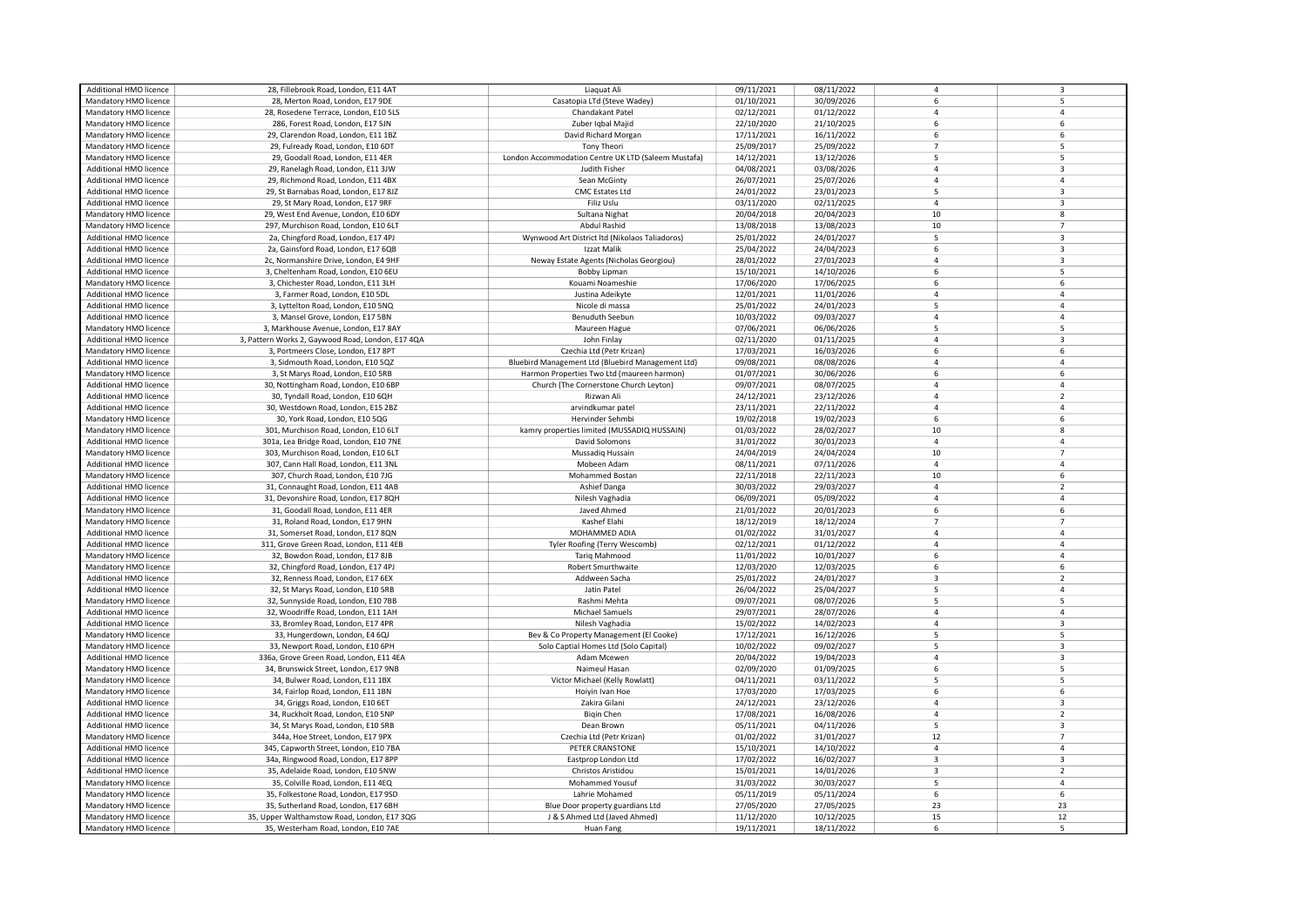| <b>Additional HMO licence</b> | 351a, Lea Bridge Road, London, E10 7LA      | Audiocar Equipment Ltd                       | 05/02/2022 | 04/02/2023 | $\overline{a}$           | $\overline{4}$          |
|-------------------------------|---------------------------------------------|----------------------------------------------|------------|------------|--------------------------|-------------------------|
| Additional HMO licence        | 352, Markhouse Road, London, E17 8EF        | Nadia Rauf                                   | 05/05/2021 | 04/05/2026 | 5                        | $\overline{3}$          |
| <b>Additional HMO licence</b> | 353a, Lea Bridge Road, London, E10 7LA      | Audiocar Equipment Limited                   | 13/09/2021 | 12/09/2022 | $\overline{a}$           | $\overline{4}$          |
| Additional HMO licence        | 355a, Lea Bridge Road, London, E10 7LA      | PRAFUL PATEL                                 | 11/01/2022 | 10/01/2027 | $\overline{4}$           | $\overline{3}$          |
| Mandatory HMO licence         | 36, Beaconsfield Road, London, E10 5RD      | David Nolan                                  | 18/06/2021 | 17/06/2026 | 6                        | 5                       |
| <b>Additional HMO licence</b> | 36, Claude Road, London, E10 6ND            | Emma Lobo                                    | 10/12/2021 | 09/12/2022 | $\overline{4}$           | $\overline{4}$          |
|                               |                                             |                                              |            |            |                          |                         |
| Additional HMO licence        | 36, Erskine Road, London, E17 6RZ           | Sellathurai Kugathasan                       | 25/02/2022 | 24/02/2027 | $\overline{4}$           | $\overline{4}$          |
| Mandatory HMO licence         | 36, Harvey Road, London, E11 3DB            | Saeed Ahmed                                  | 07/12/2021 | 06/12/2026 | 8                        | $\boldsymbol{8}$        |
| Additional HMO licence        | 36, Leslie Road, London, E11 4HG            | Ruth McDaid                                  | 10/02/2022 | 09/02/2027 | $\overline{4}$           | $\overline{2}$          |
| <b>Additional HMO licence</b> | 36, Michael Road, London, E11 3DY           | John Beecroft                                | 10/11/2020 | 09/11/2025 | $\overline{4}$           | $\overline{\mathbf{3}}$ |
| Additional HMO licence        | 36, Wragby Road, London, E11 3LB            | Aklama Mansoor                               | 31/01/2022 | 30/01/2027 | $\overline{4}$           | $\overline{2}$          |
| Additional HMO licence        | 365, Grove Green Road, London, E11 4AQ      | Narinder Kundi                               | 17/01/2022 | 16/01/2027 | $\overline{4}$           | $\overline{4}$          |
| Additional HMO licence        | 369a, Hoe Street, London, E17 9AP           | Lets Move Properties Ltd (Razia Khan)        | 07/07/2021 | 06/07/2022 | $\overline{4}$           | $\overline{2}$          |
| Mandatory HMO licence         | 37, Albert Road, London, E10 6NU            | Geeta Ali                                    | 02/02/2022 | 01/02/2027 | 10                       | 10                      |
| Mandatory HMO licence         | 37, Etchingham Road, London, E15 2DF        | Mumtaz Hussain                               | 21/10/2021 | 20/10/2026 | $\overline{\phantom{a}}$ | 5                       |
| Additional HMO licence        | 37, Fleeming Road, London, E17 5ET          | Aman Sadana                                  | 12/10/2021 | 11/10/2026 | $\overline{4}$           | $\overline{2}$          |
| Mandatory HMO licence         | 37, Gloucester Road, London, E17 6AE        | Shujah Shah                                  | 26/03/2019 | 26/03/2024 | 6                        | 5                       |
| Additional HMO licence        | 37, Michael Road, London, E11 3DY           | <b>VINCENT THORNTON</b>                      | 23/11/2021 | 22/11/2022 | $\overline{4}$           | $\overline{4}$          |
| <b>Additional HMO licence</b> | 37, Sanderstead Road, London, E10 7PW       |                                              | 13/05/2021 | 12/05/2022 | $\Delta$                 | $\overline{4}$          |
|                               |                                             | Ayse Uysal                                   |            |            |                          |                         |
| Mandatory HMO licence         | 37, Second Avenue, London, E17 9QH          | Alagathurai Ananthakumar                     | 15/06/2021 | 14/06/2022 | $\overline{7}$           | 5                       |
| Additional HMO licence        | 37, Steele Road, London, E11 3JB            | Michael Greene                               | 09/12/2021 | 08/12/2026 | 5                        | $\overline{4}$          |
| Additional HMO licence        | 37, Westerham Road, London, E10 7AE         | Hanif Ismail                                 | 20/08/2021 | 19/08/2026 | $\overline{4}$           | $\overline{4}$          |
| <b>Additional HMO licence</b> | 372a, Hoe Street, London, E17 9AA           | Omar Ashiq                                   | 20/01/2022 | 19/01/2023 | $\overline{4}$           | $\overline{\mathbf{3}}$ |
| Mandatory HMO licence         | 374a, Forest Road, London, E17 5JF          | Maj-Sazs Limited (Syed Sadhik)               | 24/02/2021 | 23/02/2026 | 6                        | 6                       |
| Additional HMO licence        | 377, Chingford Road, London, E17 5AF        | MG Properties Ltd                            | 09/03/2022 | 08/03/2023 | $\overline{3}$           | $\overline{2}$          |
| Mandatory HMO licence         | 38, Calderon Road, London, E11 4EU          | Necati Kutlu                                 | 30/01/2020 | 30/01/2025 | $\mathbf{8}$             | 6                       |
| Additional HMO licence        | 38, Davies Lane, London, E11 3DR            | Jason Cimurs                                 | 18/11/2020 | 17/11/2025 | $\overline{4}$           | $\overline{4}$          |
| Additional HMO licence        | 38, Manor Road, London, E10 7AL             | Narasimha Ravula                             | 22/09/2021 | 21/09/2026 | $\Delta$                 | $\overline{4}$          |
| Mandatory HMO licence         | 387, Grove Green Road, London, E11 4AQ      | Woodland Properties Management (Shaju Miah)  | 17/01/2022 | 16/01/2027 | 6                        | $\overline{4}$          |
| <b>Additional HMO licence</b> | 38a, Aubrey Road, London, E17 4SL           | Emma Kerr                                    | 03/02/2021 | 02/02/2026 | $\Delta$                 | $\overline{4}$          |
| Additional HMO licence        | 39, Borwick Avenue, London, E17 6RA         | Christopher Dedman                           | 03/03/2022 | 02/03/2023 | $\overline{4}$           | $\overline{\mathbf{3}}$ |
|                               |                                             |                                              |            |            | 6                        |                         |
| Mandatory HMO licence         | 39, Boundary Road, London, E17 8NQ          | Stephen Bond                                 | 31/01/2020 | 31/01/2025 |                          | 6                       |
| Additional HMO licence        | 39, Crescent Road, London, E10 5JJ          | PARMAR PROPERTIES (LONDON) LIMITED           | 17/03/2022 | 16/03/2023 | 5                        | $\overline{4}$          |
| Additional HMO licence        | 39, Greenleaf Road, London, E17 6QN         | Stef and Philips Limited (Chris Philippou)   | 12/08/2021 | 11/08/2026 | $\overline{3}$           | $\overline{3}$          |
| Mandatory HMO licence         | 39, Langthorne Road, London, E11 4HL        | <b>Tahir Matak</b>                           | 15/11/2021 | 14/11/2026 | 6                        | 6                       |
| Additional HMO licence        | 39, Second Avenue, London, E17 9QH          | Shaheen Mughal                               | 08/10/2021 | 07/10/2026 | $\Delta$                 | $\overline{4}$          |
| Mandatory HMO licence         | 397, High Road Leytonstone, London, E11 4JT | Nelsonyx Limited (Christopher John Nelson)   | 04/12/2020 | 03/12/2025 | 6                        | 6                       |
| Additional HMO licence        | 39a, Greenleaf Road, London, E17 6QN        | Stef and Philips Limited (Chris Philippou)   | 07/10/2021 | 06/10/2026 | $\overline{3}$           | $\overline{\mathbf{3}}$ |
| Mandatory HMO licence         | 3a, Ferndale Road, London, E11 3DW          | Dharmendra Patel                             | 19/03/2021 | 18/03/2026 | 6                        | 5                       |
| Mandatory HMO licence         | 4, Argyle Road, London, E15 1UJ             | Ludi Properties Ltd (MBH Ludi)               | 08/06/2021 | 07/06/2026 | 6                        | 5                       |
| Additional HMO licence        | 4, Century Road, London, E17 6JB            | john ferguson                                | 21/09/2021 | 20/09/2026 | $\overline{4}$           | $\overline{3}$          |
| Mandatory HMO licence         | 4, Chadwick Road, London, E11 1NF           | Carmaleta Patel                              | 19/05/2017 | 19/05/2022 | 12                       | $\mathbf{q}$            |
| Mandatory HMO licence         | 4, Hillcrest Road, London, E17 4AP          | Mohamed Akram Mughal                         | 09/12/2020 | 08/12/2025 | 5                        | 5                       |
| Mandatory HMO licence         | 4, Lea Hall Road, London, E10 7AN           | Czechia Ltd (Petr Krizan)                    | 04/01/2021 | 03/01/2026 | 5                        | 5                       |
|                               |                                             |                                              |            |            | $\overline{4}$           |                         |
| Additional HMO licence        | 4, Melon Road, London, E11 4YJ              | Muhideen Alimi                               | 07/07/2021 | 06/07/2022 |                          | $\overline{4}$          |
| Mandatory HMO licence         | 4, Prospect Hill, London, E17 3EL           | Jacqui Walker-Daley                          | 07/08/2017 | 07/08/2022 | $\overline{7}$           | $\overline{7}$          |
| <b>Additional HMO licence</b> | 4, Southwell Grove Road, London, E11 4PP    | MACWELL SERVICES LTD (LAURA MCLAUGHLIN)      | 02/09/2021 | 01/09/2022 | $\overline{4}$           | $\overline{3}$          |
| Additional HMO licence        | 40, Claude Road, London, E10 6ND            | Kim Manley                                   | 18/01/2022 | 17/01/2027 | $\overline{4}$           | $\overline{4}$          |
| Mandatory HMO licence         | 40, Erskine Road, London, E17 6RZ           | Shahzad Khan                                 | 06/09/2021 | 05/09/2022 | 6                        | 6                       |
| Additional HMO licence        | 40, Frith Road, London, E11 4EY             | Monowara Khan                                | 13/05/2021 | 12/05/2022 | $\Delta$                 | $\overline{4}$          |
| <b>Additional HMO licence</b> | 40, Lyndhurst Drive, London, E10 6JD        | <b>Elaine Bennett</b>                        | 26/11/2021 | 25/11/2022 | $\overline{4}$           | $\overline{4}$          |
| Mandatory HMO licence         | 40, Nutfield Road, London, E15 2DG          | Fai Lee                                      | 21/09/2021 | 20/09/2026 | 5                        | 5                       |
| <b>Additional HMO licence</b> | 40, Palamos Road, London, E10 7JF           | Angus Mill                                   | 24/01/2022 | 23/01/2023 | $\overline{4}$           | $\overline{\mathbf{3}}$ |
| Mandatory HMO licence         | 40, Woodville Road, London, E11 3BH         | Mohammad Fahim Tungekar                      | 22/02/2022 | 21/02/2023 | 6                        | $\overline{4}$          |
| Mandatory HMO licence         | 41, Elsham Road, London, E11 3JH            | ZFA LTD (ASAD ANWAR)                         | 10/01/2022 | 09/01/2023 | 6                        | 5                       |
| Mandatory HMO licence         | 41, Lily Road, London, E17 8HY              | Louise Thompson                              | 04/10/2021 | 03/10/2026 | 6                        | 6                       |
| Mandatory HMO licence         | 41, Mornington Road, London, E11 3BE        | Ajaz Nawaz                                   | 18/03/2022 | 17/03/2023 | 10                       | 6                       |
| Additional HMO licence        | 41, Pentire Road, London, E17 4BY           | Qaiser Shah                                  | 14/03/2022 | 13/03/2023 | 5                        | $\overline{\mathbf{3}}$ |
|                               |                                             |                                              |            |            | $\overline{4}$           | $\overline{4}$          |
| <b>Additional HMO licence</b> | 42, Claude Road, London, E10 6ND            | Kim Manley                                   | 18/01/2022 | 17/01/2027 |                          |                         |
| Additional HMO licence        | 42, Melville Road, London, E17 6QT          | Ejaz Hussain                                 | 31/03/2022 | 30/03/2023 | $\overline{4}$           | $\overline{\mathbf{3}}$ |
| Mandatory HMO licence         | 42, Queens Road, London, E11 1BB            | Ranjit Kundi                                 | 12/01/2021 | 11/01/2026 | $\overline{\phantom{a}}$ | 5                       |
| Mandatory HMO licence         | 42, Tallack Road, London, E10 7JR           | Adeline Procter                              | 20/07/2021 | 19/07/2026 | 6                        | $\overline{\mathbf{3}}$ |
| Additional HMO licence        | 422a, Hoe Street, London, E17 9AA           | Akson Properties Limited (Mairaj Janjua)     | 03/03/2022 | 02/03/2023 | $\overline{4}$           | $\overline{\mathbf{3}}$ |
| <b>Additional HMO licence</b> | 43, Chingford Lane, Woodford Green, IG8 9QT | J & K Scott Properties LTD (Kimberley Scott) | 02/09/2021 | 01/09/2026 | $\overline{4}$           | $\overline{3}$          |
| Mandatory HMO licence         | 43, Farmer Road, London, E10 5DL            | AJ INVESTMENT MANAGEMENT LTD                 | 29/03/2022 | 28/03/2023 | 6                        | $\Delta$                |
| Mandatory HMO licence         | 43, Westdown Road, London, E15 2BZ          | <b>Birbahadur Bance</b>                      | 17/01/2022 | 16/01/2027 | 6                        | 5                       |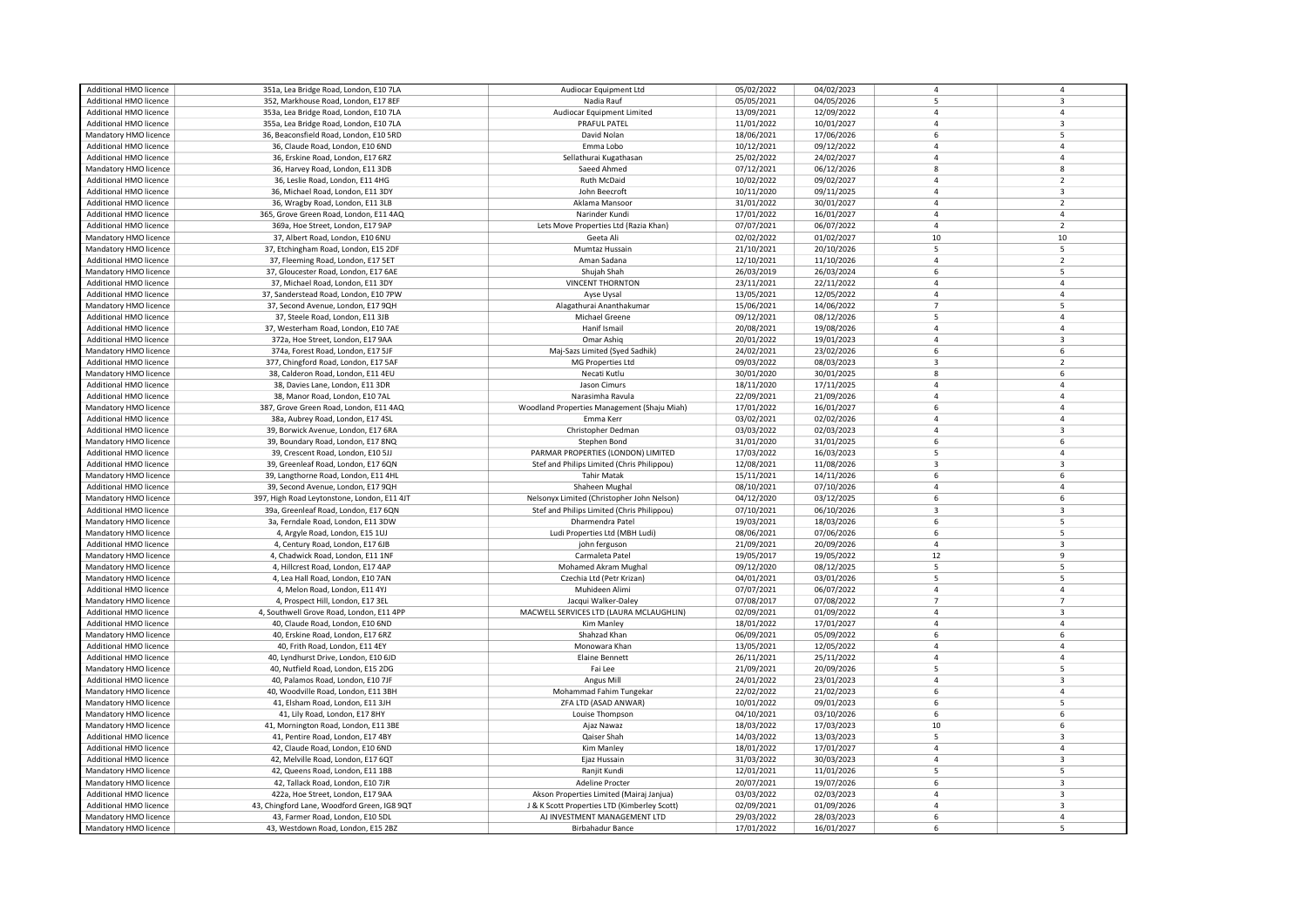| Additional HMO licence                         | 44, Somerset Road, London, E17 8QW             | <b>Eastbank Studios Limited</b>                      | 01/02/2022 | 31/01/2023 | $\overline{4}$          | $\overline{4}$          |
|------------------------------------------------|------------------------------------------------|------------------------------------------------------|------------|------------|-------------------------|-------------------------|
| Mandatory HMO licence                          | 44, St Marys Road, London, E10 5RB             | Necati Kutlu                                         | 30/03/2020 | 30/03/2025 | 10                      | $\overline{7}$          |
| Additional HMO licence                         | 44, Thorpe Road, London, E7 9EB                | Hou Sek Jim Kan                                      | 26/01/2022 | 25/01/2027 | 5                       | $\overline{\mathbf{3}}$ |
| <b>Additional HMO licence</b>                  | 44, Wilmot Road, London, E10 5LU               | Abdul Rehman Gulrez                                  | 16/11/2021 | 15/11/2026 | $\overline{a}$          | $\overline{4}$          |
| Mandatory HMO licence                          | 45, Colville Road, London, E11 4EQ             | londonaccommodation4u                                | 07/12/2021 | 06/12/2026 | 5                       | $\overline{4}$          |
| Additional HMO licence                         | 45, Grove Road, London, E17 9BL                | Robert Friedman                                      | 31/08/2021 | 30/08/2022 | 5                       | $\overline{\mathbf{3}}$ |
| Mandatory HMO licence                          | 45, Leyton Park Road, London, E10 5RL          | Steve Wadey                                          | 09/03/2021 | 08/03/2026 | 6                       | 6                       |
| Mandatory HMO licence                          | 45, Lyttelton Road, London, E10 5NQ            | Subodh Patel                                         | 18/01/2022 | 17/01/2023 | 6                       | 5                       |
|                                                |                                                |                                                      |            |            |                         |                         |
| Mandatory HMO licence                          | 45, Westdown Road, London, E15 2BZ             | Patricia Bain                                        | 03/02/2021 | 02/02/2026 | 6                       | $\overline{4}$          |
| Mandatory HMO licence                          | 452a, Hoe Street, London, E17 9AH              | Tanveer Zaman Khan                                   | 01/02/2022 | 31/01/2027 | 5                       | 5                       |
| Mandatory HMO licence                          | 453, Grove Green Road, London, E11 4AA         | Jagdish Manku                                        | 24/11/2021 | 23/11/2022 | 6                       | 6                       |
| Mandatory HMO licence                          | 456a, Hoe Street, London, E17 9AH              | Contract properties Ltd                              | 12/08/2021 | 11/08/2026 | 5                       | $\overline{4}$          |
| Mandatory HMO licence                          | 46, Chingford Road, London, E17 4PJ            | Syed Sadhik                                          | 08/02/2021 | 07/02/2026 | 5                       | $\overline{4}$          |
| Additional HMO licence                         | 46, Claude Road, London, E10 6ND               | Sabrina Beltrami                                     | 03/12/2021 | 02/12/2022 | 5                       | $\overline{4}$          |
| Mandatory HMO licence                          | 46, Harrington Road, London, E11 4QW           | zubair khalig                                        | 12/10/2021 | 11/10/2026 | 16                      | 10                      |
| Mandatory HMO licence                          | 46, Priory Avenue, London, E17 7QP             | Property Town Ltd.                                   | 21/09/2020 | 20/09/2025 | 6                       | 6                       |
| <b>Additional HMO licence</b>                  | 47, Arundel Close, London, E15 1UH             | GNC Investment Properties Limited (Gourav Choudhary) | 11/01/2022 | 10/01/2023 | $\overline{4}$          | $\overline{\mathbf{3}}$ |
| Mandatory HMO licence                          | 47, Harold Road, London, E11 4QX               | Sajid Butt                                           | 22/09/2020 | 21/09/2025 | 6                       | 6                       |
| Additional HMO licence                         | 47, Kimberley Road, London, E17 5EE            | Umran Rafi                                           | 23/09/2021 | 22/09/2026 | $\overline{3}$          | $\overline{2}$          |
| Mandatory HMO licence                          | 47, Kitchener Road, London, E17 4LJ            | Mayur Patel                                          | 04/04/2022 | 03/04/2027 | 6                       | 6                       |
| Additional HMO licence                         | 47, Lansdowne Road, London, E17 8QT            | Peter Bradley                                        | 18/03/2022 | 17/03/2023 | $\overline{4}$          | $\overline{4}$          |
| Mandatory HMO licence                          | 47, Manor Road, London, E10 7AL                | eastside estates ltd (mazhar saddiq)                 | 25/03/2022 | 24/03/2027 | 5                       | 5                       |
| Mandatory HMO licence                          | 48, Calderon Road, London, E11 4EU             | Victor Martinez                                      | 18/08/2021 | 17/08/2026 | 5                       | 5                       |
| Additional HMO licence                         | 48, Goldsmith Road, London, E10 5HA            | Kelly Rowlatt                                        | 31/01/2022 | 30/01/2027 | $\overline{a}$          | $\overline{2}$          |
| <b>Additional HMO licence</b>                  | 48, Goodall Road, London, E11 4EP              | <b>Edward Nestor</b>                                 | 17/01/2022 | 16/01/2023 | $\overline{a}$          | $\overline{3}$          |
| Additional HMO licence                         | 48, Park Road, London, E10 7BZ                 | Arifa Honour                                         | 05/08/2021 | 04/08/2022 | $\overline{a}$          | $\overline{\mathbf{3}}$ |
| Mandatory HMO licence                          | 48, Woodlands Road, London, E17 3LE            | Maidenway Limited (A Khalique)                       |            | 16/02/2023 | 6                       | 5                       |
|                                                |                                                |                                                      | 17/02/2022 |            | $\overline{7}$          | $\overline{7}$          |
| Mandatory HMO licence                          | 49, Clarendon Road, London, E17 9AY            | Amarjit Phull                                        | 18/03/2020 | 18/03/2025 |                         |                         |
| Mandatory HMO licence                          | 49, Forest Drive East, London, E11 1JX         | Sheila Joy Walker                                    | 07/04/2021 | 06/04/2026 | 6                       | 6                       |
| Additional HMO licence                         | 49, Maynard Road, London, E17 9JE              | Emma & Tom Quigley & Foster                          | 09/03/2022 | 08/03/2027 | $\overline{\mathbf{3}}$ | $\overline{2}$          |
| <b>Additional HMO licence</b>                  | 49b, The Drive, London, E17 3DF                | Maurice Richards                                     | 02/09/2021 | 01/09/2026 | $\overline{a}$          | $\overline{\mathbf{3}}$ |
| Mandatory HMO licence                          | 4a, Russell Road, London, E17 6QY              | JUMPING ANT (RADEK RUS)                              | 17/03/2022 | 16/03/2023 | 5                       | $\overline{4}$          |
| Mandatory HMO licence                          | 5, Acacia Road, London, E17 8BN                | Stephen Bond                                         | 06/05/2020 | 06/05/2025 | 6                       | 6                       |
| Mandatory HMO licence                          | 5, Albert Road, London, E17 7PR                | Shahzad Ahmed                                        | 15/11/2021 | 14/11/2022 | 6                       | 5                       |
| Additional HMO licence                         | 5, Batten House 15, The Drive, London, E17 3BX | Susan Beattie                                        | 21/01/2022 | 20/01/2027 | $\overline{a}$          | $\overline{2}$          |
| <b>Additional HMO licence</b>                  | 5, Elm Park Road, London, E10 7NX              | Ismet Balkan                                         | 03/02/2021 | 02/02/2025 | $\overline{a}$          | $\overline{4}$          |
| Mandatory HMO licence                          | 5, Leyspring Road, London, E11 3BP             | Yusuf Battiwala                                      | 08/11/2021 | 07/11/2026 | 6                       | $\overline{4}$          |
| Additional HMO licence                         | 5, Lytton Road, London, E11 1JQ                | Motolani Oloyede                                     | 03/11/2020 | 02/11/2025 | $\overline{4}$          | $\overline{4}$          |
| Mandatory HMO licence                          | 5, Morgan Avenue, London, E17 3PL              | Aye Yee                                              | 12/08/2021 | 11/08/2026 | 5                       | 5                       |
| Mandatory HMO licence                          | 50, Colchester Road, London, E10 6HB           | Asif H Syed                                          | 18/02/2022 | 17/02/2027 | 6                       | $\overline{4}$          |
| Mandatory HMO licence                          | 50, Francis Road, London, E10 6PP              | Shipra Pal                                           | 29/01/2019 | 29/01/2024 | 6                       | 5                       |
| Additional HMO licence                         | 50, Granleigh Road, London, E11 4RQ            | Albertus Loubser                                     | 07/12/2021 | 06/12/2026 | $\overline{4}$          | $\overline{\mathbf{3}}$ |
| Mandatory HMO licence                          | 50, Peterborough Road, London, E10 6DL         | <b>Delores Coombs</b>                                | 03/09/2019 | 03/09/2024 | 5                       | 5                       |
| Additional HMO licence                         | 50, Radbourne Crescent, London, E17 3RS        | Shaheen Dil Hossain                                  | 14/09/2021 | 13/09/2022 | 5                       | $\overline{4}$          |
| Additional HMO licence                         | 50, St Marys Road, London, E10 5RB             | Charlotte East                                       | 28/09/2021 | 27/09/2022 | $\overline{a}$          | $\overline{\mathbf{3}}$ |
| Additional HMO licence                         | 51, Sedgwick Road, London, E10 6QP             | MOHAMMED ADIA                                        | 01/07/2021 | 30/06/2026 | $\overline{a}$          | $\overline{4}$          |
|                                                |                                                |                                                      |            |            | 6                       | $\overline{4}$          |
| Mandatory HMO licence<br>Mandatory HMO licence | 51, Woodlands Road, London, E17 3LD            | T Flex Ltd (Tamas Andras)                            | 07/05/2021 | 06/05/2022 | 6                       | 5                       |
|                                                | 52 Poppleton Road, London, E11 1LT             | Unicorn Partnership LLP (Gursharanpal Singh)         | 30/07/2021 | 29/07/2026 |                         |                         |
| Additional HMO licence                         | 52, Granleigh Road, London, E11 4RQ            | David Dobie                                          | 12/01/2022 | 11/01/2023 | $\overline{a}$          | $\overline{\mathbf{3}}$ |
| <b>Additional HMO licence</b>                  | 52, Harold Road, London, E11 4QY               | MALCOLM YOUNG                                        | 08/01/2021 | 07/01/2026 | $\overline{a}$          | $\overline{4}$          |
| Additional HMO licence                         | 52, Melford Road, London, E11 4PS              | Rubel Quader                                         | 06/09/2021 | 05/09/2026 | $\overline{4}$          | $\overline{\mathbf{3}}$ |
| Additional HMO licence                         | 52, Michael Road, London, E11 3DY              | Prene Consultants Ltd (Satpaul Patti)                | 06/01/2022 | 05/01/2027 | $\overline{a}$          | $\overline{4}$          |
| Mandatory HMO licence                          | 52, Poppleton Road, London, E11 1LT            | Unicorn Partnership LLP (Gursharanpal Singh)         | 30/07/2021 | 29/07/2026 | 6                       | 5                       |
| Mandatory HMO licence                          | 52, St Marys Road, London, E10 5RB             | Fatima Begum                                         | 11/06/2021 | 10/06/2026 | $\overline{7}$          | 6                       |
| Mandatory HMO licence                          | 523, Lea Bridge Road, London, E10 7EB          | Nadim Mahfooz                                        | 20/04/2018 | 20/04/2023 | 13                      | 8                       |
| Additional HMO licence                         | 53, Calderon Road, London, E11 4ET             | <b>Andrius Purvinis</b>                              | 21/10/2021 | 20/10/2022 | $\overline{\mathbf{3}}$ | $\overline{\mathbf{3}}$ |
| Additional HMO licence                         | 53, Cann Hall Road, London, E11 3JQ            | Kiran Patel                                          | 10/02/2022 | 09/02/2023 | 5                       | 5                       |
| Mandatory HMO licence                          | 53, Corn Way, London, E11 4YE                  | Y & A Holdings Limited (Y & A Holdings Limited)      | 25/11/2021 | 24/11/2022 | $\overline{7}$          | $\overline{7}$          |
| Mandatory HMO licence                          | 53, Harold Road, London, E11 4QX               | Gail Moir                                            | 02/03/2021 | 01/03/2026 | 5                       | $\overline{4}$          |
| Mandatory HMO licence                          | 53, Lyttelton Road, London, E10 5NQ            | Folorunsho Ijaodola                                  | 23/03/2022 | 22/03/2023 | 5                       | $\overline{4}$          |
| Mandatory HMO licence                          | 53, Malta Road, London, E10 7JT                | Paulette Lionel                                      | 21/09/2020 | 20/09/2025 | 5                       | $\overline{4}$          |
| Mandatory HMO licence                          | 53, Norman Road, London, E11 4PY               | Manraj Atwal                                         | 18/07/2018 | 18/07/2023 | 6                       | $\overline{4}$          |
| Mandatory HMO licence                          | 54, Goldsmith Road, London, E10 5HA            | Zubair Iqbal Majid                                   | 23/12/2019 | 23/12/2024 | 6                       | 5                       |
| <b>Additional HMO licence</b>                  | 54, Melford Road, London, E11 4PS              | <b>Rubel Quader</b>                                  | 18/02/2021 | 17/02/2026 | $\Delta$                | $\overline{4}$          |
| Mandatory HMO licence                          | 54, Queens Road, London, E11 1BB               | Narinder Kundi                                       | 05/03/2021 | 04/03/2026 | 5                       | 5                       |
| Mandatory HMO licence                          | 54, Scotts Road, London, E10 6LW               | Jas Upaul                                            | 22/02/2022 | 21/02/2023 | $\Delta$                | $\Delta$                |
|                                                |                                                |                                                      |            |            |                         |                         |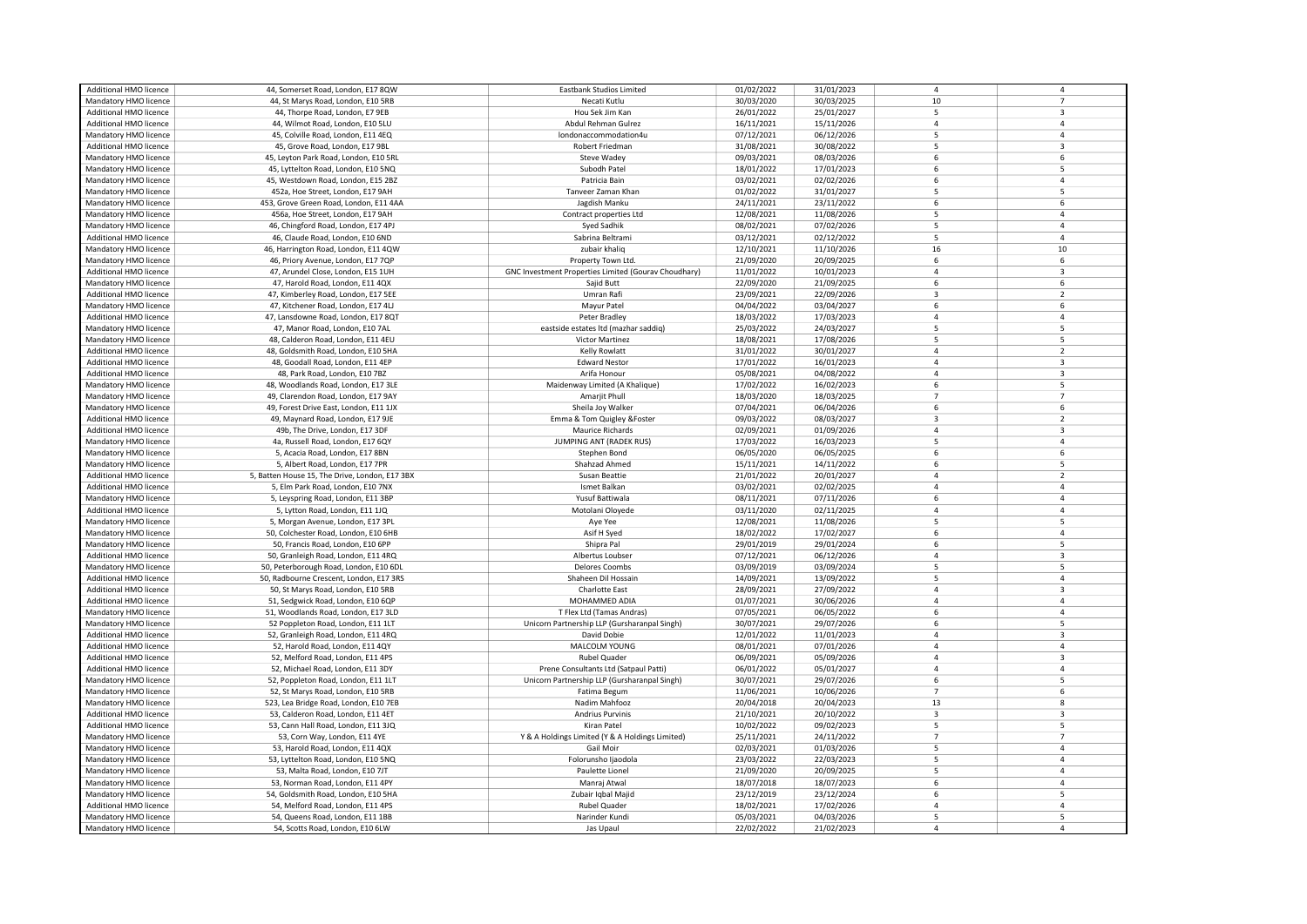| Mandatory HMO licence         | 54, St Barnabas Road, London, E17 8JY                      | Chris Philippou                                                      | 13/01/2020 | 13/01/2025 | 9              | 6                       |
|-------------------------------|------------------------------------------------------------|----------------------------------------------------------------------|------------|------------|----------------|-------------------------|
| Additional HMO licence        | 54, Turner Road, London, E17 3JQ                           | Jay Atkinson                                                         | 16/07/2021 | 15/07/2022 | $\overline{4}$ | $\overline{3}$          |
| Mandatory HMO licence         | 55, Borthwick Road, London, E15 1UE                        | Diane Henry                                                          | 28/01/2020 | 28/01/2025 | 6              | 6                       |
| Mandatory HMO licence         | 55, Morley Road, London, E10 6LJ                           | Iondonaccommodation4u (Frank Clymans)                                | 14/05/2021 | 13/05/2022 | 5              | 5                       |
|                               |                                                            |                                                                      |            |            |                |                         |
| Additional HMO licence        | 55, Vansittart Road, London, E7 0AT                        | Jack Simkin                                                          | 06/09/2021 | 05/09/2026 | $\overline{4}$ | $\overline{\mathbf{3}}$ |
| Mandatory HMO licence         | 56, Adelaide Road, London, E10 5NW                         | Rashmikant Malde                                                     | 18/01/2022 | 17/01/2027 | 5              | $\overline{2}$          |
| Additional HMO licence        | 56, St Georges Road, London, E10 5RQ                       | shamim ahmad                                                         | 17/06/2021 | 16/06/2022 | $\overline{4}$ | $\overline{4}$          |
| <b>Additional HMO licence</b> | 57, Bedford Road, London, E17 4PU                          | Rehana Ahmed                                                         | 01/09/2021 | 31/08/2026 | 5              | $\overline{4}$          |
| Additional HMO licence        | 57, Coopers Lane, London, E10 5DG                          | Ilyas Rehman                                                         | 16/11/2021 | 15/11/2026 | $\overline{4}$ | $\overline{4}$          |
| <b>Additional HMO licence</b> | 57, Dyson Road, London, E11 1NA                            | <b>Bernadette Mitchel</b>                                            | 10/08/2021 | 09/08/2026 | $\overline{a}$ | $\overline{\mathbf{3}}$ |
| Additional HMO licence        |                                                            | Loi Man                                                              | 27/10/2021 | 26/10/2022 | $\Delta$       | $\overline{4}$          |
|                               | 57, Frith Road, London, E11 4EX                            |                                                                      |            |            | $\overline{4}$ | $\overline{4}$          |
| <b>Additional HMO licence</b> | 57, Lancaster Road, London, E11 3EH                        | Clare Park                                                           | 16/11/2021 | 15/11/2026 |                |                         |
| Additional HMO licence        | 57, Matcham Road, London, E11 3LE                          | Evie Jahan                                                           | 14/12/2021 | 13/12/2026 | $\Delta$       | $\overline{2}$          |
| Mandatory HMO licence         | 57, Mayville Road, London, E11 4PH                         | Alex Welch                                                           | 09/02/2022 | 08/02/2023 | $\overline{7}$ | 5                       |
| Additional HMO licence        | 57a, Hitcham Road, London, E17 8HL                         | Sandra Brown                                                         | 28/10/2020 | 27/10/2025 | $\overline{4}$ | $\overline{4}$          |
| Additional HMO licence        | 58, Higham Hill Road, London, E17 6ER                      | Donald Espeute                                                       | 02/09/2021 | 01/09/2022 | $\overline{4}$ | $\overline{4}$          |
| <b>Additional HMO licence</b> | 58, Montague Road, London, E11 3EN                         | DILJINDER SINGH                                                      | 06/09/2021 | 05/09/2022 | $\overline{a}$ | $\overline{4}$          |
| Additional HMO licence        | 59, Tavistock Avenue, London, E17 6HR                      | David Ward Properties Ltd (david ward)                               | 29/12/2020 | 28/12/2025 | $\Delta$       | $\overline{\mathbf{3}}$ |
|                               |                                                            |                                                                      |            |            | $\overline{4}$ | $\overline{\mathbf{3}}$ |
| Additional HMO licence        | 591a, Lea Bridge Road, London, E10 6AJ                     | Marcou Properties Ltd (Jake Marcou)                                  | 29/06/2021 | 28/06/2022 |                |                         |
| Mandatory HMO licence         | 6, Burghley Road, London, E11 4QP                          | Mohammad Fahim Tungekar                                              | 18/11/2021 | 17/11/2022 | 5              | 5                       |
| Additional HMO licence        | 6, Connaught Road, London, E11 4AB                         | Sarah Cadman                                                         | 11/04/2022 | 10/04/2027 | $\overline{4}$ | $\overline{\mathbf{3}}$ |
| <b>Additional HMO licence</b> | 6, Grove Road, London, E11 3AN                             | Joyce Quarrie                                                        | 19/01/2022 | 18/01/2027 | $\Delta$       | $\overline{4}$          |
| Mandatory HMO licence         | 6, Hampton Road, London, E11 4BZ                           | Chris Ffinch                                                         | 10/12/2021 | 09/12/2026 | 6              | 5                       |
| Additional HMO licence        | 6, Hatfield House 15, Teesdale Road, London, E11 1NX       | Janavikulam Thiruchelvam                                             | 17/08/2021 | 16/08/2026 | $\Delta$       | $\overline{3}$          |
| Mandatory HMO licence         | 6, Lansdowne Road, London, E17 8QU                         | Farhana Ahmed                                                        | 17/11/2020 | 16/11/2025 | 6              | 6                       |
|                               |                                                            |                                                                      |            |            | 5              | $\overline{4}$          |
| Mandatory HMO licence         | 6, Ramsay Road, London, E7 9EW                             | Nora Golden                                                          | 04/11/2021 | 03/11/2026 |                |                         |
| Additional HMO licence        | 6, Stanley Road, London, E4 7DB                            | Michael Mackney                                                      | 22/06/2021 | 21/06/2026 | $\overline{4}$ | $\overline{4}$          |
| Additional HMO licence        | 60, Bateman Road, London, E4 8ND                           | Malcolm Benson                                                       | 21/04/2022 | 20/04/2027 | $\Delta$       | $\overline{4}$          |
| Mandatory HMO licence         | 60, Bulwer Road, London, E11 1BX                           | jack christofi                                                       | 18/10/2021 | 17/10/2022 | 6              | 6                       |
| Mandatory HMO licence         | 60, Leigh Road, London, E10 6JJ                            | Sami Mayo                                                            | 23/04/2021 | 22/04/2026 | 5              | 5                       |
| Mandatory HMO licence         | 604a, Lea Bridge Road, London, E10 7DN                     | <b>Baris Kucuk</b>                                                   | 21/12/2017 | 21/12/2022 | 8              | 6                       |
| Additional HMO licence        | 61, Clacton Road, London, E17 8AP                          | Salhab and Daughters Limited (MUNIRA HAQUE)                          | 16/11/2021 | 15/11/2026 | $\overline{a}$ | $\overline{2}$          |
| Mandatory HMO licence         | 61, Preston Road, London, E11 1NL                          | Simon Crabtree                                                       |            |            | 6              | 6                       |
|                               |                                                            |                                                                      | 26/07/2021 | 25/07/2022 |                |                         |
| Mandatory HMO licence         | 62, Ruckholt Road, London, E10 5NP                         | Steve Wadey                                                          | 09/03/2021 | 08/03/2026 | 6              | 6                       |
| <b>Additional HMO licence</b> | 62, Thornhill Road, London, E10 5LL                        | Osman Khalig                                                         | 14/05/2021 | 13/05/2026 | $\overline{4}$ | $\overline{4}$          |
| Additional HMO licence        | 62, Vernon Road, London, E11 4QU                           | I Valli                                                              | 09/06/2021 | 08/06/2022 | $\overline{4}$ | $\overline{4}$          |
| Additional HMO licence        | 63, Clarence Road, London, E17 6AG                         | Nick Haward                                                          | 05/04/2022 | 04/04/2027 | $\overline{4}$ | $\overline{\mathbf{3}}$ |
| Additional HMO licence        | 63, St Marys Road, London, E10 5RE                         | J&S Ahmed Limited (Javed Ahmed)                                      | 01/07/2021 | 30/06/2026 | $\Delta$       | $\overline{4}$          |
| Mandatory HMO licence         | 64, Hainault Road, London, E11 1EQ                         | Olanrewaju Ashagbe                                                   | 19/05/2017 | 19/05/2022 | $\overline{9}$ | $\overline{7}$          |
|                               |                                                            |                                                                      |            |            | 6              |                         |
| Mandatory HMO licence         | 64, Harold Road, London, E11 4QY                           | Richard Morgan                                                       | 13/10/2021 | 12/10/2026 |                | $\,6\,$                 |
| Mandatory HMO licence         | 64, Napier Road, London, E11 3JZ                           | Jason Foster                                                         | 28/09/2021 | 27/09/2026 | 5              | 5                       |
| <b>Additional HMO licence</b> | 65, Chelmsford Road, London, E17 8NN                       | Syed Asim H Nagvi                                                    | 27/10/2021 | 26/10/2022 | $\overline{4}$ | $\overline{4}$          |
| Additional HMO licence        | 658a, High Road Leyton, London, E10 6JP                    | Alexander Ehrenzweig                                                 | 02/02/2022 | 01/02/2023 | $\overline{4}$ | $\overline{4}$          |
| Mandatory HMO licence         | 66, Albert Road, London, E17 7PS                           | Abdul Ghafoor                                                        | 28/06/2021 | 27/06/2026 | 6              | 5                       |
| Mandatory HMO licence         | 66, Leybourne Road, London, E11 3BT                        | Catherine McInerney                                                  | 09/03/2022 | 08/03/2027 | 6              | $\overline{4}$          |
| Mandatory HMO licence         | 67, Colworth Road, London, E11 1JA                         | Nirmal Williams                                                      | 10/12/2020 | 09/12/2025 | 5              | 5                       |
| Additional HMO licence        |                                                            |                                                                      |            |            | $\overline{4}$ | $\overline{4}$          |
|                               | 67, Shernhall Street, London, E17 9HS                      | Richard Blanco                                                       | 20/11/2020 | 19/11/2025 |                |                         |
| Additional HMO licence        | 67, Tavistock Avenue, London, E17 6HR                      | Roger Cohen                                                          | 27/01/2022 | 26/01/2027 | $\overline{4}$ | $\overline{4}$          |
| Additional HMO licence        | 670a, High Road Leyton, London, E10 6JP                    | Jagdish Manku                                                        | 22/02/2022 | 21/02/2027 | $\Delta$       | $\overline{4}$          |
| Mandatory HMO licence         | 68, Ashville Road, London, E11 4DU                         | Draycot Investments Ltd (Daljeet Sumal)                              | 13/07/2021 | 12/07/2026 | 6              | 6                       |
| Mandatory HMO licence         | 68, Beresford Road, London, E17 4LW                        | and Philips Limited (Stef and Philips Limited Stef and Philips Limit | 12/02/2021 | 11/02/2026 | 6              | 6                       |
| Additional HMO licence        | 68, Forest Drive East, London, E11 1JY                     | Elizabeth Beauchamp                                                  | 18/10/2021 | 17/10/2026 | 6              | 5                       |
| Additional HMO licence        | 68, Lancaster Road, London, E17 6AJ                        | Liv London Property Agents Ltd (Shameer Latif)                       | 06/04/2022 | 05/04/2027 | $\Delta$       | $\overline{\mathbf{3}}$ |
| Mandatory HMO licence         | 68, Millais Road, London, E11 4HD                          | Fai Lee                                                              | 15/11/2021 | 14/11/2026 | 5              | $\overline{4}$          |
| Additional HMO licence        |                                                            | Mark Gale                                                            |            |            | $\overline{a}$ | $\overline{z}$          |
|                               | 69, Browning Road, London, E11 3AR                         |                                                                      | 25/03/2022 | 24/03/2027 |                |                         |
| Additional HMO licence        | 69, Cavendish Drive, London, E11 1DL                       | Narinder Kaur Kundi                                                  | 06/09/2021 | 05/09/2026 | $\overline{4}$ | $\overline{3}$          |
| Additional HMO licence        | 69, Pearcroft Road, London, E11 4DP                        | Linda Bull                                                           | 10/06/2021 | 09/06/2026 | $\Delta$       | $\overline{\mathbf{3}}$ |
| Mandatory HMO licence         | 69, Wallwood Road, E11 1AY                                 | <b>Mandeep Binning</b>                                               | 15/07/2021 | 14/07/2026 | 15             | 10                      |
| Additional HMO licence        | 69, Windsor Road, London, E10 5LP                          | Salma Khatoon Ashgar                                                 | 28/10/2021 | 27/10/2026 | $\overline{a}$ | $\overline{2}$          |
| Mandatory HMO licence         | 7, Downsell Road, London, E15 2TR                          | Fai Lee                                                              | 14/01/2022 | 13/01/2027 | 6              | 6                       |
| Mandatory HMO licence         | 7, Dyers Hall Road, London, E11 4AD                        | Wesley Lyall De Villiers                                             | 07/10/2019 | 07/10/2024 | 6              | 6                       |
| <b>Additional HMO licence</b> | 7, Henley Lodge 2, Willow Walk, London, E17 7LB            | Ian Mifsud                                                           | 16/09/2021 | 15/09/2022 | $\overline{4}$ | $\overline{\mathbf{3}}$ |
|                               |                                                            |                                                                      |            |            | 6              |                         |
| Additional HMO licence        | 7, Oakhurst Close, London, E17 3PZ                         | Forest School (Diane Coombs)                                         | 24/01/2022 | 23/01/2027 |                | 6                       |
| <b>Additional HMO licence</b> | 7, Paul Shekleton House 39, Trinity Close, London, E11 4GW | <b>CMC</b> Estates Ltd                                               | 23/09/2021 | 22/09/2022 | $\overline{a}$ | $\overline{3}$          |
| Mandatory HMO licence         | 7, Sidmouth Road, London, E10 5QZ                          | London Accommodation 4U                                              | 14/09/2017 | 14/09/2022 | 6              | $\Delta$                |
| Mandatory HMO licence         | 7, Stafford Close, London, E17 8NB                         | Julia Pickersgill                                                    | 30/09/2020 | 29/09/2025 | 6              | 6                       |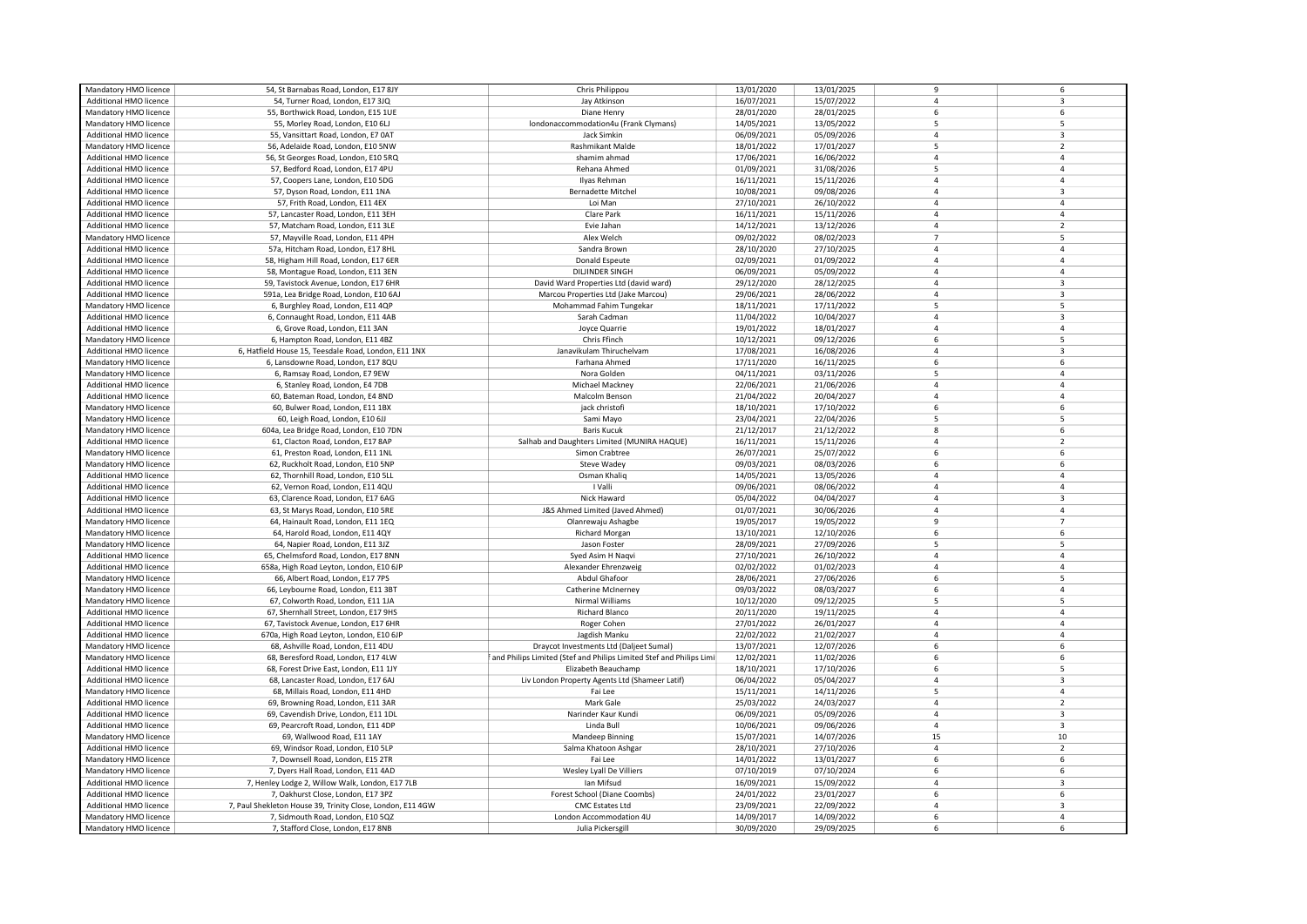| Mandatory HMO licence         | 7, Tallack Road, London, E10 7JR                   | shaan hussain                                     | 18/11/2021 | 17/11/2022 | 6                       | $\overline{4}$           |
|-------------------------------|----------------------------------------------------|---------------------------------------------------|------------|------------|-------------------------|--------------------------|
| Mandatory HMO licence         | 7, Westmorland Road, London, E17 8JA               | Jie Zhen Jin                                      | 12/11/2020 | 11/11/2025 | $\overline{4}$          | $\overline{\phantom{0}}$ |
| Additional HMO licence        | 70, Cheneys Road, London, E11 3LN                  | Alison Whiteley                                   | 13/09/2021 | 12/09/2022 | $\overline{4}$          | $\overline{4}$           |
| Additional HMO licence        | 70, Montague Road, London, E11 3EN                 | Ioakim Ioakim                                     | 26/08/2021 | 25/08/2026 | $\overline{4}$          | $\overline{3}$           |
| Additional HMO licence        | 70, Somerset Road, London, E17 8QW                 | Cory Bruce Johnston                               | 29/11/2021 | 28/11/2026 | 5                       | $\overline{4}$           |
| <b>Additional HMO licence</b> | 70, St Georges Road, London, E10 5RQ               | Jasbir Sehmbi-Patel                               | 07/03/2022 | 06/03/2027 | $\overline{a}$          | $\overline{3}$           |
| Additional HMO licence        | 70, Worsley Road, London, E11 3JN                  |                                                   | 29/07/2021 | 28/07/2026 | $\overline{4}$          | $\overline{4}$           |
| Additional HMO licence        | 71, Ashville Road, London, E11 4DS                 | James Hayes<br><b>Thomas Davey</b>                | 04/02/2022 | 03/02/2023 | $\overline{4}$          | $\overline{\mathbf{3}}$  |
|                               |                                                    |                                                   |            |            |                         |                          |
| Additional HMO licence        | 71, Leyton Park Road, London, E10 5RL              | Osman Khaliq                                      | 15/01/2021 | 14/01/2026 | $\overline{4}$          | $\overline{4}$           |
| Mandatory HMO licence         | 71, Warren Road, London, E10 5PZ                   | Ma Lanfang                                        | 31/12/2019 | 31/12/2024 | 6                       | 6                        |
| Additional HMO licence        | 72, Blyth Road, London, E17 8HR                    | Che Neophitou                                     | 30/12/2021 | 29/12/2022 | $\overline{\mathbf{3}}$ | $\overline{\mathbf{3}}$  |
| Mandatory HMO licence         | 72, Brooke Road, London, E17 9HH                   | Amarjit Phull                                     | 24/09/2021 | 23/09/2026 | $\mathbf{g}$            | 6                        |
| Additional HMO licence        | 72, Hatherley Road, London, E17 6SB                | Laurence Eyton                                    | 21/07/2021 | 20/07/2022 | $\Delta$                | $\overline{4}$           |
| Additional HMO licence        | 72, Park Grove Road, London, E11 4PU               | Michael McCarthy                                  | 05/07/2021 | 04/07/2022 | $\overline{4}$          | $\overline{\mathbf{3}}$  |
| Mandatory HMO licence         | 720, High Road Leyton, London, E10 6AA             | Robina Altaf                                      | 29/10/2021 | 28/10/2026 | 6                       | 6                        |
| Additional HMO licence        | 721a, High Road Leytonstone, London, E11 4RD       | Michael Kattirtzi                                 | 12/01/2022 | 11/01/2027 | $\overline{4}$          | $\overline{4}$           |
| Additional HMO licence        | 72a, Mornington Road, London, E11 3BG              | Veronique Herzog                                  | 18/11/2020 | 17/11/2025 | $\overline{\mathbf{3}}$ | $\overline{2}$           |
| <b>Additional HMO licence</b> | 73, Coppermill Lane, London, E17 7HA               | Gareth O'Neill                                    | 16/07/2021 | 15/07/2026 | $\overline{4}$          | $\overline{\mathbf{3}}$  |
| Mandatory HMO licence         | 73, Leslie Road, London, E11 4HF                   | Fai Lee                                           | 10/06/2021 | 09/06/2026 | 6                       | 6                        |
| Additional HMO licence        | 73, Malvern Road, London, E11 3DJ                  | Emer Purdon                                       | 12/01/2022 | 11/01/2023 | $\overline{4}$          | $\overline{\mathbf{3}}$  |
| Mandatory HMO licence         | 73, Markmanor Avenue, London, E17 8HJ              | wagar ahmad                                       | 05/08/2021 | 04/08/2022 | 6                       | $\overline{4}$           |
| Mandatory HMO licence         | 73, Matcham Road, London, E11 3LA                  | Habib ur Rehman                                   | 14/09/2020 | 13/09/2025 | 5                       | $\overline{4}$           |
| Mandatory HMO licence         | 73, Norman Road, London, E11 4PY                   | Casatopia LTd (Steve Wadey)                       | 29/12/2021 | 28/12/2026 | 5                       | 5                        |
|                               |                                                    |                                                   |            |            | $\overline{4}$          | $\overline{4}$           |
| Additional HMO licence        | 73, Overton Road, London, E10 7PS                  | Albert Charles                                    | 26/10/2020 | 25/10/2025 | $\overline{4}$          | $\overline{4}$           |
| Additional HMO licence        | 73, Ruckholt Road, London, E10 5NS                 | Karamveer Singh                                   | 06/12/2021 | 05/12/2026 |                         |                          |
| Mandatory HMO licence         | 738a, High Road Leytonstone, London, E11 3AW       | Sejpaul Niranjankumari                            | 28/04/2020 | 28/04/2025 | 6                       | 6                        |
| Additional HMO licence        | 75, Albert Road, London, E17 7PT                   | <b>Emmanuel De Cesare</b>                         | 30/12/2021 | 29/12/2022 | $\overline{4}$          | $\overline{4}$           |
| Mandatory HMO licence         | 75, Crownfield Road, London, E15 2AB               | <b>Richard Page</b>                               | 28/09/2021 | 27/09/2026 | 6                       | 6                        |
| Mandatory HMO licence         | 75, Jewel Road, London, E17 4QU                    | Padraic Gannon                                    | 25/10/2021 | 24/10/2026 | $\overline{7}$          | 6                        |
| Additional HMO licence        | 76, Coppermill Lane, London, E17 7HB               | Zarina D                                          | 23/03/2022 | 22/03/2027 | $\Delta$                | $\overline{a}$           |
| Additional HMO licence        | 76, Dawlish Road, London, E10 6QD                  | Sophia Janjua                                     | 02/06/2021 | 01/06/2026 | $\overline{4}$          | $\overline{4}$           |
| Additional HMO licence        | 76, York Road, London, E17 7HX                     | Murat Kurt                                        | 22/04/2022 | 21/04/2023 | $\Delta$                | $\overline{a}$           |
| <b>Additional HMO licence</b> | 765a, High Road Leytonstone, London, E11 4QS       | Mohammed Taher                                    | 16/11/2021 | 15/11/2022 | $\overline{4}$          | $\overline{4}$           |
| Additional HMO licence        | 767a, High Road Leytonstone, London, E11 4QS       | Celia de Veras                                    | 18/11/2021 | 17/11/2022 | $\Delta$                | $\overline{3}$           |
| Additional HMO licence        | 77, Chichester Road, London, E11 3LJ               | Paola Downs                                       | 03/09/2021 | 02/09/2026 | $\overline{4}$          | $\overline{\mathbf{3}}$  |
| Additional HMO licence        | 77, Coppermill Lane, London, E17 7HA               | Lisa Payne                                        | 21/10/2021 | 20/10/2026 | $\Delta$                | $\overline{4}$           |
| Mandatory HMO licence         | 77, Gosport Road, London, E17 7LX                  | Interface Properties Limited                      | 14/02/2020 | 14/02/2025 | 6                       | 6                        |
| Additional HMO licence        | 77, Grove Green Road, London, E11 4EG              | Ahmed Mubashir                                    | 18/02/2021 | 17/02/2026 | $\overline{4}$          | $\overline{4}$           |
| Additional HMO licence        | 77, Grove Green Road, London, E11 4EG              | Ahmed Mubashir                                    | 18/02/2021 | 17/02/2026 | $\overline{4}$          | $\overline{4}$           |
|                               |                                                    | NANDAROHINI PARAMANANTHAM                         |            |            | 5                       | $\overline{4}$           |
| Mandatory HMO licence         | 77, Hazelwood Road, London, E17 7AJ                |                                                   | 28/02/2022 | 27/02/2023 | $\overline{4}$          |                          |
| <b>Additional HMO licence</b> | 77a, Grove Road, London, E17 9BU                   | Justan Emmanuel                                   | 01/07/2021 | 30/06/2022 |                         | $\overline{\mathbf{3}}$  |
| Additional HMO licence        | 78, Fred Wigg Tower Montague Road, London, E11 3ER | Andrii Gudzenko                                   | 11/06/2021 | 10/06/2022 | $\Delta$                | $\overline{4}$           |
| Mandatory HMO licence         | 79, Fairlop Road, London, E11 1BE                  | Capricorn Property Limited (Capricorn Property)   | 09/10/2020 | 08/10/2025 | 10                      | 10                       |
| Additional HMO licence        | 79, Forest Road, London, E17 6HF                   | Caroline Thomas                                   | 31/12/2021 | 30/12/2026 | $\overline{\mathbf{3}}$ | $\overline{\mathbf{3}}$  |
| Mandatory HMO licence         | 79. Hibbert Road, London, E17 8HE                  | Liaquat Ali                                       | 29/06/2021 | 28/06/2022 | 6                       | 5                        |
| Mandatory HMO licence         | 79, Pearl Road, London, E17 4QY                    | Amarjit Phull                                     | 20/01/2022 | 19/01/2027 | 5                       | 5                        |
| Additional HMO licence        | 79, Pretoria Road, London, E11 4BB                 | <b>Stacey Watton</b>                              | 02/11/2020 | 01/11/2025 | $\overline{3}$          | $\overline{2}$           |
| Additional HMO licence        | 79, Westdown Road, London, E15 2DA                 | Harmon Properties Two Ltd                         | 03/09/2021 | 02/09/2026 | $\overline{4}$          | $\overline{4}$           |
| Additional HMO licence        | 79, Woodlands Road, London, E17 3LD                | Saleem Sheikh                                     | 01/03/2022 | 28/02/2027 | $\overline{4}$          | $\overline{3}$           |
| Mandatory HMO licence         | 8, Boscombe Avenue, London, E10 6HY                | <b>Stuart Palmer</b>                              | 16/01/2019 | 16/01/2024 | 9                       | 5                        |
| Mandatory HMO licence         | 8, Canning Road, London, E17 6LT                   | Izzat Malik                                       | 13/04/2022 | 12/04/2023 | 5                       | 5                        |
| Mandatory HMO licence         | 8, Grove Green Road, London, E11 4EJ               | Sadia Khanani                                     | 11/06/2021 | 10/06/2026 | 6                       | 5                        |
| Mandatory HMO licence         | 8, Hawthorne Road, London, E17 4QB                 | Twenty-First Century Land Limited (Spencer Grant) | 02/02/2021 | 01/02/2026 | 5                       | 5                        |
| Additional HMO licence        | 80, Pretoria Road, London, E11 4BD                 | Meryem Yorel                                      | 09/10/2020 | 08/10/2025 | $\overline{4}$          | $\overline{4}$           |
| Mandatory HMO licence         | 808, Lea Bridge Road, London, E17 9DN              | SUMAL PROPERTY LTD (Daljeet Sumal)                | 15/09/2021 | 14/09/2026 | 6                       | $\overline{4}$           |
| Additional HMO licence        | 81, Markmanor Avenue, London, E17 8HJ              | Katie Roberts                                     | 17/03/2022 | 16/03/2023 | $\overline{4}$          | $\overline{4}$           |
| Additional HMO licence        | 81, Selby Road, London, E11 3LS                    | Susan Clark                                       | 05/01/2022 | 04/01/2027 | $\overline{4}$          | $\overline{3}$           |
| Additional HMO licence        |                                                    | Mario Stavrinou                                   |            | 13/01/2026 | 5                       | 5                        |
|                               | 82, Glenthorne Road, London, E17 7AR               |                                                   | 14/01/2021 |            |                         | 5                        |
| Mandatory HMO licence         | 82, Mornington Road, London, E11 3DX               | Rehana Arnold                                     | 13/01/2022 | 12/01/2023 | 6                       |                          |
| Mandatory HMO licence         | 83, Harold Road, London, E11 4QX                   | Hussain Patel                                     | 09/02/2022 | 08/02/2023 | 5                       | $\overline{4}$           |
| Additional HMO licence        | 83, Melford Road, London, E11 4PR                  | Matt Cain                                         | 06/12/2021 | 05/12/2026 | $\Delta$                | $\overline{4}$           |
| Additional HMO licence        | 83, Ruckholt Road, London, E10 5NS                 | Gianluca Colini                                   | 07/09/2021 | 06/09/2026 | $\overline{4}$          | $\overline{4}$           |
| Additional HMO licence        | 84, Calderon Road, London, E11 4EU                 | Mandy Tennant                                     | 06/09/2021 | 05/09/2022 | $\Delta$                | $\overline{4}$           |
| <b>Additional HMO licence</b> | 85, Brettenham Road, London, E17 5AZ               | <b>Richard keating</b>                            | 17/05/2021 | 16/05/2022 | 4                       | $\overline{3}$           |
| Mandatory HMO licence         | 85, Forest View Road, London, E17 4EJ              | Mr Everet Jackson and Mrs Hilda Jackson           | 15/10/2021 | 14/10/2026 | 6                       | $\Delta$                 |
| Additional HMO licence        | 85, Grove Green Road, London, E11 4EF              | chris mew                                         | 21/10/2020 | 20/10/2025 | $\overline{4}$          | $\overline{4}$           |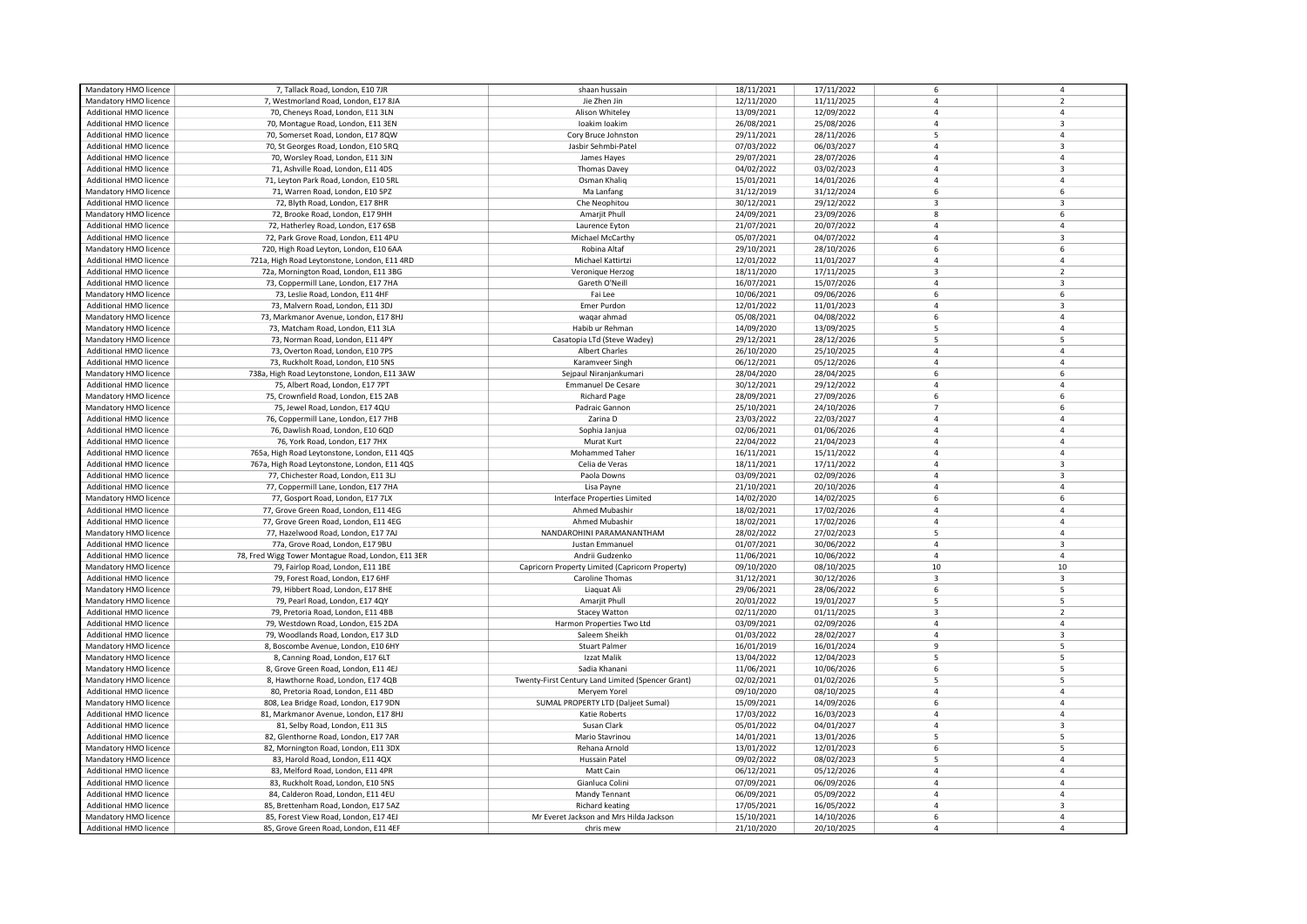| Additional HMO licence        | 85, Pearcroft Road, London, E11 4DP                  | Mehrunnisha Patel                                    | 24/12/2020 | 23/12/2025 | $\overline{4}$ | $\overline{4}$          |
|-------------------------------|------------------------------------------------------|------------------------------------------------------|------------|------------|----------------|-------------------------|
| Additional HMO licence        | 85, St Johns Road, London, E17 4JH                   | Waqar Ali                                            | 09/12/2021 | 08/12/2022 | $\overline{4}$ | $\overline{4}$          |
| Additional HMO licence        | 86, Huxley Road, London, E10 5QY                     | Harmon Properties Two Ltd                            | 03/09/2021 | 02/09/2026 | $\overline{4}$ | $\overline{4}$          |
|                               |                                                      |                                                      |            |            |                |                         |
| Mandatory HMO licence         | 86, Lansdowne Road, London, E11 3EY                  | John Dadie                                           | 29/07/2021 | 28/07/2022 | 5              | 5                       |
| Mandatory HMO licence         | 86, Murchison Road, London, E10 6NB                  | Michael Soden                                        | 25/11/2019 | 25/11/2024 | 6              | 6                       |
| Mandatory HMO licence         | 86, Sedgwick Road, London, E10 6QP                   | Everyone Everywhere Care Services Ltd (Aaron Dalson) | 07/12/2021 | 06/12/2022 | 5              | 5                       |
| Additional HMO licence        | 86, Vansittart Road, London, E7 0AA                  | Ade Bello                                            | 09/12/2021 | 08/12/2022 | $\overline{4}$ | $\overline{4}$          |
| Mandatory HMO licence         | 88, Hatherley Road, London, E17 6SB                  | Asif Khan                                            | 01/04/2020 | 01/04/2025 | 8              | 6                       |
| Mandatory HMO licence         | 88, Norman Road, London, E11 4RL                     | Humayun Kabir                                        | 25/02/2021 | 24/02/2026 | 5              | 5                       |
| Mandatory HMO licence         | 88, Sedgwick Road, London, E10 6QP                   | Simon Keogh                                          | 21/12/2020 | 20/12/2025 | 6              | $\overline{4}$          |
|                               |                                                      |                                                      |            |            | $\overline{3}$ | $\overline{2}$          |
| Additional HMO licence        | 89, Bulwer Road, London, E11 1BY                     | Chris Pateman                                        | 05/03/2021 | 04/03/2026 |                |                         |
| Additional HMO licence        | 89, Cann Hall Road, London, E11 3JQ                  | Victor Michael (Kelly Rowlatt)                       | 10/03/2021 | 09/03/2026 | $\overline{4}$ | $\overline{4}$          |
| Additional HMO licence        | 89, Lynmouth Road, London, E17 8AG                   | John Baxter                                          | 17/12/2021 | 16/12/2026 | $\overline{4}$ | $\overline{\mathbf{3}}$ |
| Additional HMO licence        | 89a, Wood Street, London, E17 3JX                    | amarjit sandhu                                       | 13/04/2022 | 12/04/2027 | $\Delta$       | $\overline{\mathbf{3}}$ |
| Additional HMO licence        | 8a, Beatrice Road, E17 8PZ                           | Isabel McAllister                                    | 05/04/2022 | 04/04/2023 | $\overline{4}$ | $\overline{\mathbf{3}}$ |
| Additional HMO licence        | 8b, Ulverston Road, London, E17 4BW                  | John Ingmire                                         | 21/03/2022 | 20/03/2027 | $\overline{4}$ | $\overline{\mathbf{3}}$ |
| <b>Additional HMO licence</b> | 9, Crawley Road, London, E10 6RJ                     | Richard Kearns                                       | 25/01/2022 | 24/01/2027 | $\overline{4}$ | $\overline{4}$          |
| Mandatory HMO licence         | 9, Etchingham Road, London, E15 2DF                  | Ivanna Didyk                                         | 13/03/2018 | 13/03/2023 | 6              | 6                       |
|                               |                                                      |                                                      |            |            | $\overline{7}$ | $\overline{7}$          |
| Mandatory HMO licence         | 9, Grove Green Road, London, E11 4EG                 | Hendrik Badenhorst                                   | 25/08/2020 | 24/08/2025 |                |                         |
| Additional HMO licence        | 9, Higham Hill Road, London, E17 6EA                 | Louise Bruin                                         | 02/03/2022 | 01/03/2023 | $\overline{4}$ | $\overline{3}$          |
| Mandatory HMO licence         | 9, Knebworth Avenue, London, E17 5AH                 | Hemant kumar Seetul                                  | 03/03/2021 | 02/03/2026 | 5              | $\overline{2}$          |
| Mandatory HMO licence         | 9, Leamington Avenue, London, E17 9AG                | Charlie Lovett                                       | 12/08/2021 | 11/08/2026 | 5              | 5                       |
| Mandatory HMO licence         | 9, Ruckholt Close, London, E10 5NX                   | Shafiq Bashir                                        | 13/06/2019 | 13/06/2024 | 6              | 6                       |
| Mandatory HMO licence         | 9, Scholars Road, London, E4 7HH                     | <b>Bassim Salam</b>                                  | 04/04/2019 | 04/04/2024 | 6              | 6                       |
| Mandatory HMO licence         | 9, St James Street, London, E17 7PJ                  | Shokat Ali                                           | 08/06/2018 | 08/06/2023 | $\mathbf{8}$   | 5                       |
| Mandatory HMO licence         | 9, The Ridgeway, London, E4 6QN                      | bassim salam                                         | 12/08/2021 | 11/08/2026 | 6              | 6                       |
|                               |                                                      |                                                      |            |            | $\overline{4}$ | $\overline{4}$          |
| Additional HMO licence        | 90, Norman Road, London, E11 4RL                     | John Appleby                                         | 11/01/2021 | 10/01/2026 |                |                         |
| Additional HMO licence        | 91, Hatherley Road, London, E17 6SB                  | Maureen Laing                                        | 06/07/2021 | 05/07/2022 | $\overline{4}$ | $\overline{2}$          |
| Additional HMO licence        | 91, Selby Road, London, E11 3LS                      | Pamela Mullins                                       | 12/01/2021 | 11/01/2026 | $\overline{a}$ | $\overline{4}$          |
| Mandatory HMO licence         | 92, James Lane, London, E10 6HL                      | Sof Andrea                                           | 20/08/2021 | 19/08/2022 | 6              | 6                       |
| Mandatory HMO licence         | 92, Kimberley Road, London, E4 6DQ                   | Regatta Homes Itd (Anthony Gladwell)                 | 09/11/2021 | 08/11/2026 | 6              | 5                       |
| Mandatory HMO licence         | 92, Millfield Avenue, London, E17 5HL                | Khalida Anwar                                        | 26/05/2021 | 25/05/2022 | 5              | 5                       |
| Mandatory HMO licence         | 92, North Birkbeck Road, London, E11 4JQ             | <b>Total Property Solve Ltd</b>                      | 14/01/2020 | 14/01/2025 | 6              | 5                       |
| Mandatory HMO licence         | 92, Tyndall Road, London, E10 6QH                    | Amaan Hardoyal                                       | 06/10/2021 | 05/10/2026 | 5              | $\overline{\mathbf{3}}$ |
|                               |                                                      |                                                      |            |            |                |                         |
| Additional HMO licence        | 94, Heathcote Grove, London, E4 6SF                  | <b>Noel Charles</b>                                  | 13/11/2020 | 12/11/2025 | $\overline{4}$ | $\overline{4}$          |
| Additional HMO licence        | 94, Norman Road, London, E11 4RL                     | Ida Ofori                                            | 31/03/2021 | 30/03/2026 | 6              | 5                       |
| Additional HMO licence        | 95, Granleigh Road, London, E11 4RG                  | Kung Juong Seo                                       | 07/01/2022 | 06/01/2023 | 5              | $\overline{4}$          |
| Mandatory HMO licence         | 96, Chingford Road, E17 4PJ                          | ANDREW JOHN SMITH                                    | 25/10/2021 | 24/10/2026 | 10             | 5                       |
| Mandatory HMO licence         | 96, Lansdowne Road, London, E11 3EY                  | Abdul Ghaffar Ghani                                  | 28/01/2019 | 28/01/2024 | 6              | 5                       |
| Mandatory HMO licence         | 96, St Georges Road, London, E10 5RQ                 | Craig Howard                                         | 15/11/2021 | 14/11/2026 | 5              | 5                       |
| Additional HMO licence        | 97, Park Grove Road, London, E11 4PT                 | Muhammad Amtor Ali                                   | 01/07/2021 | 30/06/2026 | $\overline{4}$ | $\overline{z}$          |
|                               |                                                      |                                                      |            |            | 6              | 5                       |
| Mandatory HMO licence         | 98, Crownfield Road, London, E15 2BG                 | Ludi Properties Ltd (MBH Ludi)                       | 05/07/2021 | 04/07/2026 |                |                         |
| Mandatory HMO licence         | 98, Harrow Road, London, E11 3QE                     | Arshia Muhson Rashid                                 | 10/03/2022 | 09/03/2023 | $\overline{a}$ | $\overline{3}$          |
| Mandatory HMO licence         | 98, Heathcote Grove, London, E4 6SF                  | Mark Mottram                                         | 06/11/2020 | 05/11/2025 | 5              | 5                       |
| Additional HMO licence        | 99, Dawlish Road, London, E10 6QB                    | Stephen Terry                                        | 19/11/2020 | 18/11/2025 | $\overline{a}$ | $\overline{\mathbf{3}}$ |
| Mandatory HMO licence         | 99, St Marys Road, London, E10 5RE                   | Harmon Properties Ltd (Harmon)                       | 14/10/2021 | 13/10/2026 | 6              | 5                       |
| Mandatory HMO licence         | 99, Westdown Road, London, E15 2DA                   | Louise Wong                                          | 05/05/2020 | 05/05/2025 | 6              | 5                       |
| Additional HMO licence        | A1002a, Alliot House 8, Forest Road, London, E17 6JJ | <b>KRE RHC Forest Opco Limited</b>                   | 14/09/2021 | 13/09/2026 | $\overline{4}$ | $\overline{4}$          |
| Additional HMO licence        | A102a, Alliot House 8, Forest Road, London, E17 6JJ  | <b>KRE RHC Forest Opco Limited</b>                   | 06/07/2021 | 05/07/2026 | $\overline{4}$ | $\overline{4}$          |
| Additional HMO licence        | A104a, Alliot House 8, Forest Road, London, E17 6JJ  | <b>KRE RHC Forest Opco Limited</b>                   | 06/07/2021 | 05/07/2026 | $\overline{4}$ | $\overline{4}$          |
|                               |                                                      |                                                      |            |            | $\overline{4}$ |                         |
| Additional HMO licence        | A1102a, Alliot House 8, Forest Road, London, E17 6JJ | <b>KRE RHC Forest Opco Limited</b>                   | 14/09/2021 | 13/09/2026 |                | $\overline{4}$          |
| Additional HMO licence        | A1202a, Alliot House 8, Forest Road, London, E17 6JJ | <b>KRE RHC Forest Opco Limited</b>                   | 14/09/2021 | 13/09/2026 | $\overline{4}$ | $\overline{4}$          |
| Additional HMO licence        | A202a, Alliot House 8, Forest Road, London, E17 6JJ  | <b>KRE RHC Forest Opco Limited</b>                   | 06/07/2021 | 05/07/2026 | $\overline{4}$ | $\overline{4}$          |
| Additional HMO licence        | A204a, Alliot House 8, Forest Road, London, E17 6JJ  | <b>KRE RHC Forest Opco Limited</b>                   | 06/07/2021 | 05/07/2026 | $\overline{4}$ | $\overline{a}$          |
| Additional HMO licence        | A302a, Alliot House 8, Forest Road, London, E17 6JJ  | <b>KRE RHC Forest Opco Limited</b>                   | 06/07/2021 | 05/07/2026 | $\overline{4}$ | $\overline{4}$          |
| Additional HMO licence        | A304a, Alliot House 8, Forest Road, London, E17 6JJ  | <b>KRE RHC Forest Opco Limited</b>                   | 20/07/2021 | 19/07/2026 | $\overline{4}$ | $\overline{4}$          |
| Additional HMO licence        | A402a, Alliot House 8, Forest Road, London, E17 6JJ  | <b>KRE RHC Forest Opco Limited</b>                   | 20/07/2021 | 19/07/2026 | $\overline{4}$ | $\overline{4}$          |
| Additional HMO licence        | A404a, Alliot House 8, Forest Road, London, E17 6JJ  | <b>KRE RHC Forest Opco Limited</b>                   | 20/07/2021 | 19/07/2026 | $\Delta$       | $\Delta$                |
| Additional HMO licence        | A502a, Alliot House 8, Forest Road, London, E17 6JJ  | <b>KRE RHC Forest Opco Limited</b>                   | 20/07/2021 | 19/07/2026 | $\overline{4}$ | $\overline{4}$          |
|                               |                                                      |                                                      |            |            | $\overline{4}$ | $\overline{4}$          |
| Additional HMO licence        | A504a, Alliot House 8, Forest Road, London, E17 6JJ  | <b>KRE RHC Forest Opco Limited</b>                   | 20/07/2021 | 19/07/2026 |                |                         |
| Additional HMO licence        | A602a, Alliot House 8, Forest Road, London, E17 6JJ  | <b>KRE RHC Forest Opco Limited</b>                   | 23/09/2021 | 22/09/2026 | $\overline{4}$ | $\overline{a}$          |
| Additional HMO licence        | A604a, Alliot House 8, Forest Road, London, E17 6JJ  | <b>KRE RHC Forest Opco Limited</b>                   | 23/09/2021 | 22/09/2026 | $\overline{4}$ | $\overline{4}$          |
| Additional HMO licence        | A702a, Alliot House 8, Forest Road, London, E17 6JJ  | <b>KRE RHC Forest Opco Limited</b>                   | 23/09/2021 | 22/09/2026 | $\overline{4}$ | $\overline{4}$          |
| Additional HMO licence        | A704a, Alliot House 8, Forest Road, London, E17 6JJ  | <b>KRE RHC Forest Opco Limited</b>                   | 23/09/2021 | 22/09/2026 | $\Delta$       | $\overline{4}$          |
| Additional HMO licence        | A802a, Alliot House 8, Forest Road, London, E17 6JJ  | <b>KRE RHC Forest Opco Limited</b>                   | 14/09/2021 | 13/09/2026 | $\overline{4}$ | $\overline{4}$          |
| Additional HMO licence        | A902a, Alliot House 8, Forest Road, London, E17 6JJ  | <b>KRE RHC Forest Opco Limited</b>                   | 14/09/2021 | 13/09/2026 | $\Lambda$      | $\Delta$                |
|                               |                                                      |                                                      |            |            |                |                         |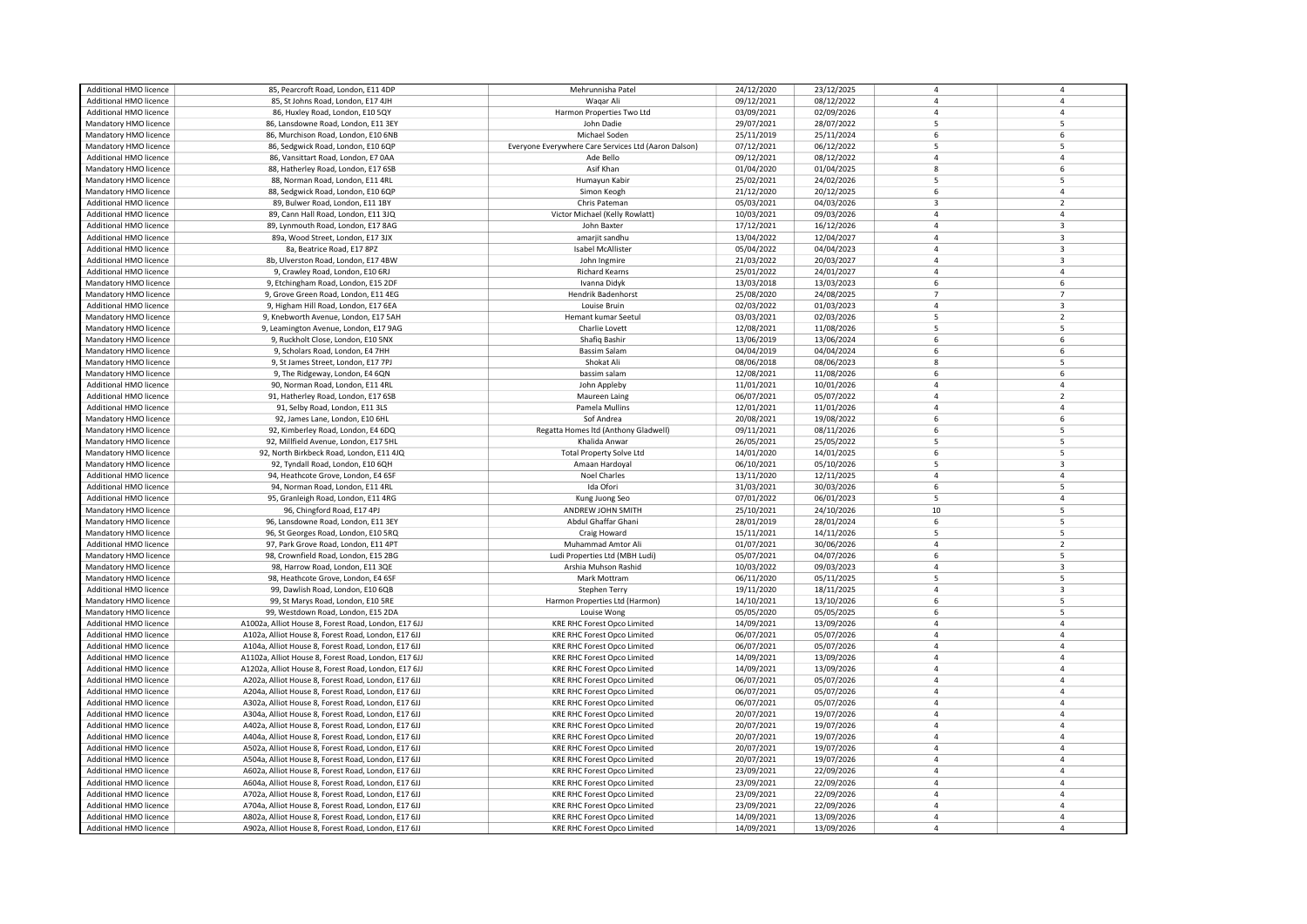| Additional HMO licence        | B1001a, Alliot House 8, Forest Road, London, E17 6JJ                          | <b>KRE RHC Forest Opco Limited</b>       | 26/10/2021 | 25/10/2026 | $\overline{7}$          | $\overline{7}$          |
|-------------------------------|-------------------------------------------------------------------------------|------------------------------------------|------------|------------|-------------------------|-------------------------|
|                               |                                                                               |                                          |            |            |                         |                         |
| Mandatory HMO licence         | B1002a, Alliot House 8, Forest Road, London, E17 6JJ                          | <b>KRE RHC Forest Opco Limited</b>       | 31/03/2022 | 30/03/2027 | $\overline{7}$          | $\overline{7}$          |
| Additional HMO licence        | B101a, Alliot House 8, Forest Road, London, E17 6JJ                           | <b>KRE RHC Forest Opco Limited</b>       | 07/10/2021 | 06/10/2026 | $\overline{7}$          | $\overline{7}$          |
| Mandatory HMO licence         | B102a, Alliot House 8, Forest Road, London, E17 6JJ                           | KRE RHC Forest Opco Limited              | 31/03/2022 | 30/03/2027 | $\overline{7}$          | $\overline{7}$          |
| <b>Additional HMO licence</b> | B1101a, Alliot House 8, Forest Road, London, E17 6JJ                          | <b>KRE RHC Forest Opco Limited</b>       | 06/08/2021 | 05/08/2026 | $\overline{7}$          | $\overline{7}$          |
| Additional HMO licence        |                                                                               |                                          |            |            | $\overline{7}$          | $\overline{7}$          |
|                               | B201a, Alliot House 8, Forest Road, London, E17 6JJ                           | KRE RHC Forest Opco Limited              | 23/11/2021 | 22/11/2026 |                         |                         |
| <b>Additional HMO licence</b> | B202a, Alliot House 8, Forest Road, London, E17 6JJ                           | <b>KRE RHC Forest Opco Limited</b>       | 07/10/2021 | 06/10/2026 | $\overline{7}$          | $\overline{7}$          |
| Additional HMO licence        | B301a, Alliot House 8, Forest Road, London, E17 6JJ                           | KRE RHC Forest Opco Limited              | 20/01/2022 | 19/01/2027 | $\overline{7}$          | $\overline{7}$          |
| Additional HMO licence        | B302a, Alliot House 8, Forest Road, London, E17 6JJ                           | <b>KRE RHC Forest Opco Limited</b>       | 02/09/2021 | 01/09/2026 | $\overline{7}$          | $\overline{7}$          |
| Additional HMO licence        | B401a, Alliot House 8, Forest Road, London, E17 6JJ                           | KRE RHC Forest Opco Limited              | 03/09/2021 | 02/09/2026 | $\overline{7}$          | $\overline{7}$          |
| <b>Additional HMO licence</b> |                                                                               |                                          |            |            | $\overline{7}$          | $\overline{7}$          |
|                               | B402a, Alliot House 8, Forest Road, London, E17 6JJ                           | KRE RHC Forest Opco Limited              | 03/09/2021 | 02/09/2026 |                         |                         |
| Additional HMO licence        | B501a, Alliot House 8, Forest Road, London, E17 6JJ                           | <b>KRE RHC Forest Opco Limited</b>       | 02/09/2021 | 01/09/2026 | $\overline{7}$          | $\overline{7}$          |
| Mandatory HMO licence         | B502a, Alliot House 8, Forest Road, London, E17 6JJ                           | KRE RHC Forest Opco Limited              | 31/03/2022 | 30/03/2027 | $\overline{7}$          | $\overline{7}$          |
| Additional HMO licence        | B601a, Alliot House 8, Forest Road, London, E17 6JJ                           | <b>KRE RHC Forest Opco Limited</b>       | 20/01/2022 | 19/01/2027 | $\overline{7}$          | $\overline{7}$          |
| Additional HMO licence        | B602a, Alliot House 8, Forest Road, London, E17 6JJ                           | <b>KRE RHC Forest Opco Limited</b>       | 07/10/2021 | 06/10/2026 | $\overline{7}$          | $\overline{7}$          |
| Additional HMO licence        | B701a, Alliot House 8, Forest Road, London, E17 6JJ                           | <b>KRE RHC Forest Opco Limited</b>       | 07/10/2021 | 06/10/2026 | $\overline{7}$          | $\overline{7}$          |
|                               |                                                                               |                                          |            |            |                         |                         |
| <b>Additional HMO licence</b> | B702a, Alliot House 8, Forest Road, London, E17 6JJ                           | KRE RHC Forest Opco Limited              | 03/09/2021 | 02/09/2026 | $\overline{7}$          | $\overline{7}$          |
| Additional HMO licence        | B801a, Alliot House 8, Forest Road, London, E17 6JJ                           | <b>KRE RHC Forest Opco Limited</b>       | 25/10/2021 | 24/10/2026 | $\overline{7}$          | $\overline{7}$          |
| <b>Additional HMO licence</b> | B802a, Alliot House 8, Forest Road, London, E17 6JJ                           | <b>KRE RHC Forest Opco Limited</b>       | 25/10/2021 | 24/10/2026 | $\overline{7}$          | $\overline{7}$          |
| Additional HMO licence        | B901a, Alliot House 8, Forest Road, London, E17 6JJ                           | <b>KRE RHC Forest Opco Limited</b>       | 26/10/2021 | 25/10/2026 | $\overline{7}$          | $\overline{7}$          |
| Additional HMO licence        | B902a, Alliot House 8, Forest Road, London, E17 6JJ                           | <b>KRE RHC Forest Opco Limited</b>       | 26/10/2021 | 25/10/2026 | $\overline{7}$          | $\overline{7}$          |
|                               |                                                                               |                                          |            |            | 24                      | 22                      |
| Mandatory HMO licence         | Bloxhall Court 61, Bloxhall Road, London, E10 7LR                             | Patrich Thomas Fearon                    | 21/08/2017 | 21/08/2022 |                         |                         |
| Mandatory HMO licence         | Bourne House 1, Bourne Road, London, E7 9EU                                   | <b>Mehmet Alagoz</b>                     | 16/11/2021 | 15/11/2022 | 10                      | 8                       |
| Additional HMO licence        | C103b, Alliot House 8, Forest Road, London, E17 6JJ                           | <b>KRE RHC Forest Opco Limited</b>       | 26/10/2021 | 25/10/2026 | 6                       | 6                       |
| <b>Additional HMO licence</b> | C203b, Alliot House 8, Forest Road, London, E17 6JJ                           | <b>KRE RHC Forest Opco Limited</b>       | 07/12/2021 | 06/12/2026 | 6                       | 6                       |
| Additional HMO licence        | C303b, Alliot House 8, Forest Road, London, E17 6JJ                           | <b>KRE RHC Forest Opco Limited</b>       | 07/12/2021 | 06/12/2026 | 6                       | 6                       |
| Additional HMO licence        | C403b, Alliot House 8, Forest Road, London, E17 6JJ                           | KRE RHC Forest Opco Limited              | 26/10/2021 | 25/10/2026 | 6                       | 6                       |
| Additional HMO licence        |                                                                               |                                          |            |            | 6                       | 6                       |
|                               | C503b, Alliot House 8, Forest Road, London, E17 6JJ                           | KRE RHC Forest Opco Limited              | 26/10/2021 | 25/10/2026 |                         |                         |
| Additional HMO licence        | C603b, Alliot House 8, Forest Road, London, E17 6JJ                           | KRE RHC Forest Opco Limited              | 07/12/2021 | 06/12/2026 | 6                       | 6                       |
| Additional HMO licence        | C703b, Alliot House 8, Forest Road, London, E17 6JJ                           | <b>KRE RHC Forest Opco Limited</b>       | 07/12/2021 | 06/12/2026 | 6                       | 6                       |
| Mandatory HMO licence         | Faris Lodge 4, Gainsborough Road, London, E11 1HT                             | Hassan Auckburaullee                     | 07/01/2020 | 07/01/2025 | $11\,$                  | 11                      |
| Additional HMO licence        | First And Second Floor Flat 2 131, Vicarage Road, London, E10 5DR             | <b>Mohammad Younis</b>                   | 17/12/2021 | 16/12/2022 | $\overline{4}$          | $\overline{4}$          |
| Mandatory HMO licence         | First And Second Floor Flat 224, Hoe Street, London, E17 3AY                  | Vaseem Gill                              | 21/09/2017 | 21/09/2022 | 6                       | $\overline{4}$          |
| <b>Additional HMO licence</b> | First And Second Floor Flat 72, Downsell Road, London, E15 2BU                | Fai Lee                                  | 14/01/2022 | 13/01/2027 | 5                       | $\overline{4}$          |
|                               |                                                                               |                                          |            |            |                         |                         |
| Mandatory HMO licence         | First Floor 26, St James Street, London, E17 7PF                              | Mohammmed Ali                            | 28/02/2018 | 28/02/2023 | $\overline{7}$          | 5                       |
| Additional HMO licence        | First Floor And Second Floor Flat 146, High Road Leyton, London, E15 2BX      | arvindkumar patel                        | 23/11/2021 | 22/11/2022 | $\overline{a}$          | $\overline{3}$          |
| Additional HMO licence        | First Floor And Second Floor Flat 406, Lea Bridge Road, London, E10 7DY       | Rizwan Akhtar                            | 16/11/2021 | 15/11/2026 | $\overline{4}$          | $\overline{4}$          |
| <b>Additional HMO licence</b> | First Floor And Second Floor Flat 420, Hoe Street, London, E17 9AA            | Akson Properties Limited (Mairaj Janjua) | 13/01/2022 | 12/01/2027 | $\overline{a}$          | $\overline{2}$          |
| Additional HMO licence        | First Floor And Second Floor Flat 603, High Road Leytonstone, London, E11 4PA | Sahad Younis                             | 09/03/2022 | 08/03/2027 | $\overline{4}$          | $\overline{\mathbf{3}}$ |
| <b>Additional HMO licence</b> | First Floor Flat 16, Cleveland Park Avenue, London, E17 7BS                   | stuart waite                             | 07/10/2021 | 06/10/2026 | $\overline{a}$          | $\overline{\mathbf{3}}$ |
|                               |                                                                               |                                          |            |            | $\Delta$                | $\Delta$                |
| Additional HMO licence        | First Floor Flat 2 114, Leslie Road, London, E11 4HG                          | Fai Lee                                  | 10/03/2021 | 09/03/2026 |                         |                         |
| <b>Additional HMO licence</b> | First Floor Flat 2 136, Leslie Road, London, E11 4HG                          | Fai Lee                                  | 09/02/2021 | 08/02/2026 | $\overline{a}$          | $\overline{4}$          |
| Additional HMO licence        | First Floor Flat 2 137, Grove Green Road, London, E11 4ED                     | Iqbal Dhalech                            | 20/04/2022 | 19/04/2023 | $\Delta$                | $\overline{3}$          |
| Additional HMO licence        | First Floor Flat 2 227, Vicarage Road, London, E10 7HQ                        | Helen von Detten                         | 21/01/2022 | 20/01/2027 | 5                       | $\overline{\mathbf{3}}$ |
| Additional HMO licence        | First Floor Flat 2 48, Buckland Road, London, E10 6QS                         | Yasemin Yurdagul                         | 17/06/2021 | 16/06/2026 | $\overline{4}$          | $\overline{\mathbf{3}}$ |
| Additional HMO licence        | First Floor Flat 2 5, Webster Road, London, E11 4ES                           | Abdul Rashid                             |            |            | $\overline{4}$          | $\overline{4}$          |
|                               |                                                                               |                                          | 13/09/2021 | 12/09/2026 |                         |                         |
| Additional HMO licence        | First Floor Flat 2 6, Goodall Road, London, E11 4EP                           | Keith Lindo                              | 03/02/2021 | 02/02/2026 | $\overline{a}$          | $\overline{\mathbf{3}}$ |
| Additional HMO licence        | First Floor Flat 2 76, Ruckholt Road, London, E10 5NP                         | Fai Lee                                  | 16/05/2021 | 15/05/2022 | $\overline{4}$          | $\overline{4}$          |
| Additional HMO licence        | First Floor Flat 2 93, Beulah Road, London, E17 9LD                           | Poloplace Ltd (Nav Sheera)               | 08/11/2021 | 07/11/2022 | 5                       | $\overline{\mathbf{3}}$ |
| Mandatory HMO licence         | First Floor Flat 210, High Road Leyton, London, E10 5PS                       | Lakhbir Singh BASSI                      | 18/11/2021 | 17/11/2026 | 6                       | 5                       |
| Additional HMO licence        | First Floor Flat 4, Stewart Road, London, E15 2BB                             | Fai Lee                                  | 06/01/2022 | 05/01/2027 | $\overline{4}$          | $\overline{4}$          |
| Additional HMO licence        | First Floor Flat 408, Hoe Street, London, E17 9AA                             | AAM Invests Ltd (TARIQ MAHMOOD)          | 14/03/2022 | 13/03/2027 | $\Delta$                | $\overline{2}$          |
|                               |                                                                               |                                          |            |            | $\overline{a}$          |                         |
| Additional HMO licence        | First Floor Flat 6, Elm Road, London, E11 4DN                                 | Sumal & Sons Properties Ltd (Dal Sumal)  | 10/06/2021 | 09/06/2022 |                         | $\overline{4}$          |
| Mandatory HMO licence         | First Floor Flat 701, Lea Bridge Road, London, E10 6AL                        | Adrian Paul Simon Huggins                | 20/07/2021 | 19/07/2022 | 5                       | 5                       |
| Mandatory HMO licence         | Flat 1 326a, Grove Green Road, London, E11 4EA                                | Peter Charalambous                       | 29/04/2019 | 29/04/2024 | $\overline{7}$          | 5                       |
| Additional HMO licence        | Flat 1, Mannequin House 5, Blackhorse Lane, London, E17 6ST                   | PBSA Fifth Letting L.P.                  | 08/12/2021 | 07/12/2026 | 5                       | $\overline{4}$          |
| Additional HMO licence        | Flat 101, Mannequin House 5, Blackhorse Lane, London, E17 6SX                 | PBSA Fifth Letting L.P.                  | 15/11/2021 | 14/11/2026 | $\overline{4}$          | $\overline{4}$          |
| <b>Additional HMO licence</b> | Flat 102, Mannequin House 5, Blackhorse Lane, London, E17 6SX                 | PBSA Fifth Letting L.P.                  | 08/12/2021 | 07/12/2026 | 5                       | $\overline{3}$          |
| Additional HMO licence        | Flat 103, Mannequin House 5, Blackhorse Lane, London, E17 6SX                 | PBSA Fifth Letting L.P.                  | 10/12/2021 | 09/12/2026 | 10                      | 6                       |
| Additional HMO licence        | Flat 105, Mannequin House 5, Blackhorse Lane, London, E17 6SX                 | PBSA Fifth Letting L.P.                  | 13/12/2021 | 12/12/2026 | 10                      | 6                       |
|                               |                                                                               |                                          |            |            |                         |                         |
| Additional HMO licence        | Flat 106, Mannequin House 5, Blackhorse Lane, London, E17 6SX                 | PBSA Fifth Letting L.P.                  | 06/12/2021 | 05/12/2026 | $\overline{\mathbf{3}}$ | $\overline{\mathbf{3}}$ |
| <b>Additional HMO licence</b> | Flat 107, Mannequin House 5, Blackhorse Lane, London, E17 6SX                 | PBSA Fifth Letting L.P.                  | 21/10/2021 | 20/10/2026 | 6                       | 6                       |
| Additional HMO licence        | Flat 109, Mannequin House 5, Blackhorse Lane, London, E17 6SX                 | PBSA Fifth Letting L.P.                  | 21/10/2021 | 20/10/2026 | 6                       | 6                       |
| Additional HMO licence        | Flat 11, Mannequin House 5, Blackhorse Lane, London, E17 6ST                  | PBSA Fifth Letting L.P.                  | 08/12/2021 | 07/12/2026 | 5                       | $\Delta$                |
| Additional HMO licence        | Flat 110, Mannequin House 5, Blackhorse Lane, London, E17 6SX                 | PBSA Fifth Letting L.P.                  | 06/12/2021 | 05/12/2026 | $\overline{\mathbf{3}}$ | 3                       |
| Additional HMO licence        |                                                                               |                                          | 11/11/2021 | 10/11/2026 | 6                       | 6                       |
|                               | Flat 111, Mannequin House 5, Blackhorse Lane, London, E17 6SX                 | PBSA Fifth Letting L.P.                  |            |            |                         |                         |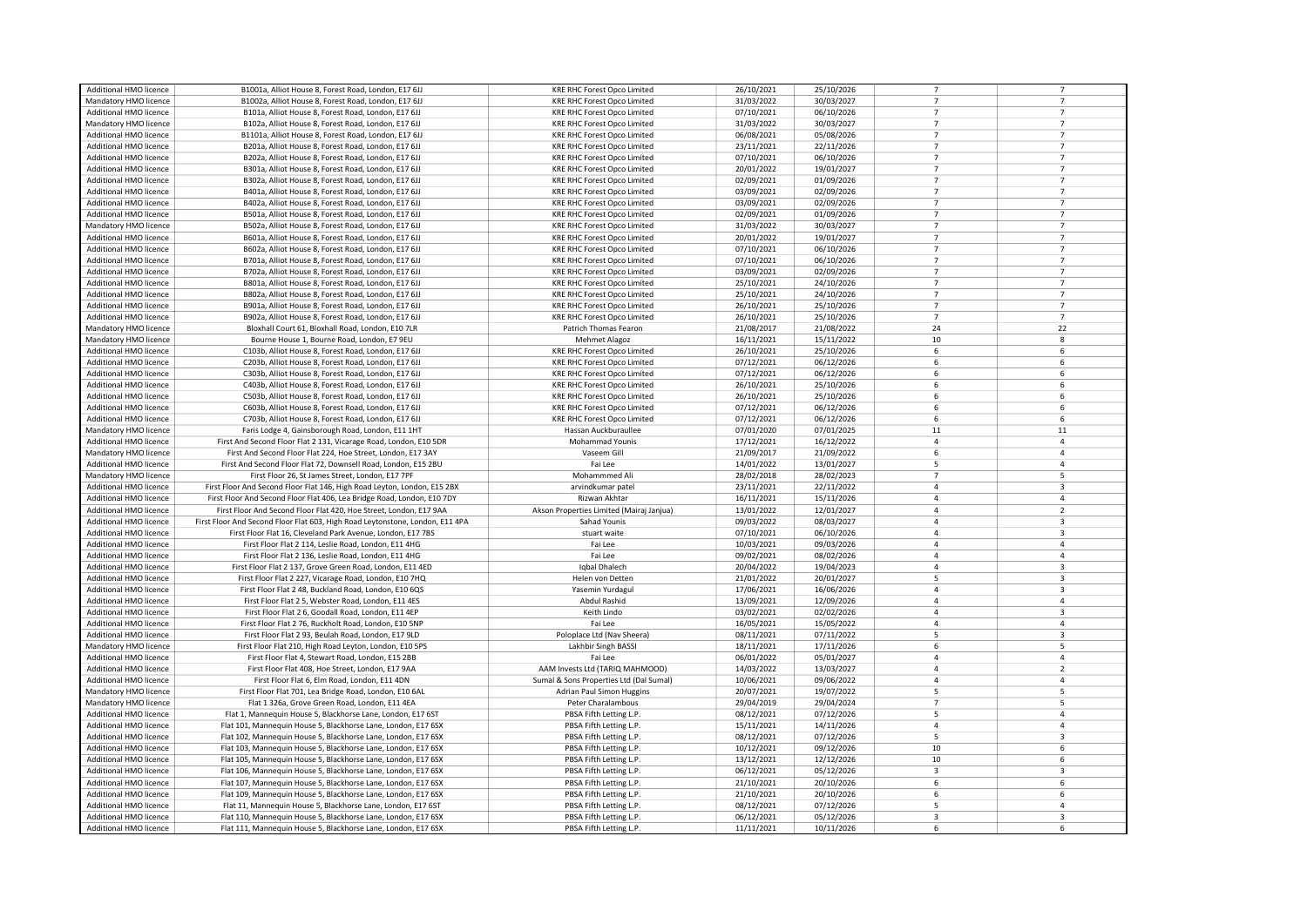| Additional HMO licence        | Flat 113, Mannequin House 5, Blackhorse Lane, London, E17 6SX | PBSA Fifth Letting L.P.      | 11/11/2021 | 10/11/2026 | 6              | 6                       |
|-------------------------------|---------------------------------------------------------------|------------------------------|------------|------------|----------------|-------------------------|
| Additional HMO licence        | Flat 114, Mannequin House 5, Blackhorse Lane, London, E17 6SX | PBSA Fifth Letting L.P.      | 11/11/2021 | 10/11/2026 | $\overline{7}$ | $\overline{7}$          |
| Additional HMO licence        |                                                               |                              |            |            | 6              | 6                       |
|                               | Flat 116, Mannequin House 5, Blackhorse Lane, London, E17 6SX | PBSA Fifth Letting L.P.      | 11/11/2021 | 10/11/2026 |                |                         |
| Additional HMO licence        | Flat 117, Mannequin House 5, Blackhorse Lane, London, E17 6SX | PBSA Fifth Letting L.P.      | 18/10/2021 | 17/10/2026 | 5              | 5                       |
| Additional HMO licence        | Flat 118, Mannequin House 5, Blackhorse Lane, London, E17 6SX | PBSA Fifth Letting L.P.      | 13/12/2021 |            | 10             | 6                       |
|                               |                                                               |                              |            | 12/12/2026 |                |                         |
| Additional HMO licence        | Flat 119, Mannequin House 5, Blackhorse Lane, London, E17 6SX | PBSA Fifth Letting L.P.      | 13/12/2021 | 12/12/2026 | 10             | $\overline{7}$          |
| Additional HMO licence        | Flat 121, Mannequin House 5, Blackhorse Lane, London, E17 6SX | PBSA Fifth Letting L.P.      | 13/12/2021 | 12/12/2026 | 10             | 6                       |
|                               |                                                               |                              |            |            |                |                         |
| Additional HMO licence        | Flat 122, Mannequin House 5, Blackhorse Lane, London, E17 6SX | PBSA Fifth Letting L.P.      | 21/10/2021 | 20/10/2026 | 5              | 5                       |
| Additional HMO licence        | Flat 123, Mannequin House 5, Blackhorse Lane, London, E17 6SX | PBSA Fifth Letting L.P.      | 26/10/2021 | 25/10/2026 | 10             | 6                       |
|                               |                                                               |                              |            |            |                |                         |
| Additional HMO licence        | Flat 124, Mannequin House 5, Blackhorse Lane, London, E17 6SX | PBSA Fifth Letting L.P.      | 21/10/2021 | 20/10/2026 | 6              | 6                       |
| <b>Additional HMO licence</b> | Flat 128, Mannequin House 5, Blackhorse Lane, London, E17 6SX | PBSA Fifth Letting L.P.      | 28/10/2021 | 27/10/2026 | $\Delta$       | $\Delta$                |
|                               |                                                               |                              |            |            |                |                         |
| Additional HMO licence        | Flat 13, Mannequin House 5, Blackhorse Lane, London, E17 6ST  | PBSA Fifth Letting L.P.      | 07/09/2021 | 06/09/2026 | 10             | 6                       |
| <b>Additional HMO licence</b> | Flat 14, Mannequin House 5, Blackhorse Lane, London, E17 6ST  | PBSA Fifth Letting L.P.      | 04/08/2021 | 03/08/2026 | 10             | 6                       |
| Additional HMO licence        |                                                               |                              |            |            | 10             | 6                       |
|                               | Flat 15, Mannequin House 5, Blackhorse Lane, London, E17 6ST  | PBSA Fifth Letting L.P.      | 30/11/2021 | 29/11/2026 |                |                         |
| Additional HMO licence        | Flat 16, Mannequin House 5, Blackhorse Lane, London, E17 6ST  | PBSA Fifth Letting L.P.      | 07/09/2021 | 06/09/2026 | 10             | 6                       |
| Additional HMO licence        | Flat 17, Mannequin House 5, Blackhorse Lane, London, E17 6ST  | PBSA Fifth Letting L.P.      | 19/10/2021 | 18/10/2026 | 6              | 6                       |
|                               |                                                               |                              |            |            |                |                         |
| Additional HMO licence        | Flat 18, Mannequin House 5, Blackhorse Lane, London, E17 6ST  | PBSA Fifth Letting L.P.      | 08/12/2021 | 07/12/2026 | 5              | $\overline{4}$          |
| Additional HMO licence        | Flat 19, Mannequin House 5, Blackhorse Lane, London, E17 6ST  | PBSA Fifth Letting L.P.      | 03/12/2021 | 02/12/2026 | $\Delta$       | $\overline{4}$          |
|                               |                                                               |                              |            |            |                |                         |
| Mandatory HMO licence         | Flat 2 28, St James Street, London, E17 7PF                   | Shokat Ali                   | 29/05/2018 | 29/05/2023 | 9              | $\boldsymbol{8}$        |
| Additional HMO licence        | Flat 2, Mannequin House 5, Blackhorse Lane, London, E17 6ST   | PBSA Fifth Letting L.P.      | 15/02/2022 | 14/02/2027 | $\overline{4}$ | $\overline{a}$          |
|                               |                                                               |                              |            |            | $\overline{4}$ |                         |
| Additional HMO licence        | Flat 20, Mannequin House 5, Blackhorse Lane, London, E17 6ST  | PBSA Fifth Letting L.P.      | 06/12/2021 | 05/12/2026 |                | $\overline{4}$          |
| Additional HMO licence        | Flat 21, Mannequin House 5, Blackhorse Lane, London, E17 6ST  | PBSA Fifth Letting L.P.      | 06/12/2021 | 05/12/2026 | $\overline{4}$ | $\overline{4}$          |
|                               |                                                               |                              |            |            | 5              | 5                       |
| Additional HMO licence        | Flat 23, Mannequin House 5, Blackhorse Lane, London, E17 6ST  | PBSA Fifth Letting L.P.      | 21/10/2021 | 20/10/2026 |                |                         |
| <b>Additional HMO licence</b> | Flat 24, Mannequin House 5, Blackhorse Lane, London, E17 6ST  | PBSA Fifth Letting L.P.      | 28/10/2021 | 27/10/2026 | 6              | 6                       |
| Additional HMO licence        |                                                               | PBSA Fifth Letting L.P.      |            |            | 6              | 6                       |
|                               | Flat 25, Mannequin House 5, Blackhorse Lane, London, E17 6ST  |                              | 14/09/2021 | 13/09/2026 |                |                         |
| <b>Additional HMO licence</b> | Flat 26, Mannequin House 5, Blackhorse Lane, London, E17 6ST  | PBSA Fifth Letting L.P.      | 28/10/2021 | 27/10/2026 | 6              | 6                       |
| Additional HMO licence        | Flat 27, Mannequin House 5, Blackhorse Lane, London, E17 6ST  | PBSA Fifth Letting L.P.      | 21/10/2021 | 20/10/2026 | 10             | 6                       |
|                               |                                                               |                              |            |            |                |                         |
| Additional HMO licence        | Flat 29, Mannequin House 5, Blackhorse Lane, London, E17 6ST  | PBSA Fifth Letting L.P.      | 21/10/2021 | 20/10/2026 | 10             | 6                       |
| Additional HMO licence        | Flat 3 109a, High Street, London, E17 7DB                     | ROSEFIELD LTD (YISROEL LOCK) | 01/02/2022 | 31/01/2023 | $\overline{4}$ | $\overline{\mathbf{3}}$ |
|                               |                                                               |                              |            |            |                |                         |
| Additional HMO licence        | Flat 3 31, Murchison Road, London, E10 6NA                    | Pavlos Pavlou                | 17/06/2021 | 16/06/2022 | 5              | $\overline{\mathbf{3}}$ |
| Additional HMO licence        | Flat 3 5, Grove Road, London, E11 3AN                         | Miroslawa Sliwa              | 03/09/2021 | 02/09/2026 | $\overline{a}$ | $\overline{\mathbf{3}}$ |
|                               |                                                               |                              |            |            |                |                         |
| Additional HMO licence        | Flat 30, Mannequin House 5, Blackhorse Lane, London, E17 6ST  | PBSA Fifth Letting L.P.      | 21/10/2021 | 20/10/2026 | 10             | 6                       |
| Additional HMO licence        | Flat 31, Mannequin House 5, Blackhorse Lane, London, E17 6ST  | PBSA Fifth Letting L.P.      | 21/10/2021 | 20/10/2026 | 10             | 6                       |
| <b>Additional HMO licence</b> | Flat 32, Mannequin House 5, Blackhorse Lane, London, E17 6ST  | PBSA Fifth Letting L.P.      | 28/10/2021 |            | 6              | 6                       |
|                               |                                                               |                              |            | 27/10/2026 |                |                         |
| Additional HMO licence        | Flat 34, Mannequin House 5, Blackhorse Lane, London, E17 6ST  | PBSA Fifth Letting L.P.      | 12/10/2021 | 11/10/2026 | 6              | 6                       |
| Additional HMO licence        | Flat 35, Mannequin House 5, Blackhorse Lane, London, E17 6ST  | PBSA Fifth Letting L.P.      | 28/10/2021 | 27/10/2026 | 6              | 6                       |
|                               |                                                               |                              |            |            |                |                         |
| Additional HMO licence        | Flat 36, Mannequin House 5, Blackhorse Lane, London, E17 6ST  | PBSA Fifth Letting L.P.      | 28/10/2021 | 27/10/2026 | 6              | 6                       |
| <b>Additional HMO licence</b> | Flat 37, Mannequin House 5, Blackhorse Lane, London, E17 6ST  | PBSA Fifth Letting L.P.      | 13/10/2021 | 12/10/2026 | 10             | 6                       |
|                               |                                                               |                              |            |            |                |                         |
| Additional HMO licence        | Flat 39, Mannequin House 5, Blackhorse Lane, London, E17 6ST  | PBSA Fifth Letting L.P.      | 13/10/2021 | 12/10/2026 | 10             | 6                       |
| Additional HMO licence        | Flat 40, Mannequin House 5, Blackhorse Lane, London, E17 6ST  | PBSA Fifth Letting L.P.      | 13/10/2021 | 12/10/2026 | 10             | 6                       |
|                               |                                                               |                              |            |            |                |                         |
| Additional HMO licence        | Flat 41, Mannequin House 5, Blackhorse Lane, London, E17 6ST  | PBSA Fifth Letting L.P.      | 13/10/2021 | 12/10/2026 | 10             | 6                       |
| <b>Additional HMO licence</b> | Flat 42, Mannequin House 5, Blackhorse Lane, London, E17 6ST  | PBSA Fifth Letting L.P.      | 21/10/2021 | 20/10/2026 | 10             | 6                       |
| Additional HMO licence        |                                                               |                              | 21/10/2021 | 20/10/2026 | 10             | 6                       |
|                               | Flat 44, Mannequin House 5, Blackhorse Lane, London, E17 6ST  | PBSA Fifth Letting L.P.      |            |            |                |                         |
| Additional HMO licence        | Flat 45, Mannequin House 5, Blackhorse Lane, London, E17 6ST  | PBSA Fifth Letting L.P.      | 21/10/2021 | 20/10/2026 | 10             | 6                       |
| <b>Additional HMO licence</b> | Flat 46, Mannequin House 5, Blackhorse Lane, London, E17 6ST  | PBSA Fifth Letting L.P.      | 11/11/2021 | 10/11/2026 | 10             | 6                       |
|                               |                                                               |                              |            |            |                |                         |
| Additional HMO licence        | Flat 47, Mannequin House 5, Blackhorse Lane, London, E17 6ST  | PBSA Fifth Letting L.P.      | 04/01/2022 | 03/01/2027 | 10             | 6                       |
| <b>Additional HMO licence</b> | Flat 49, Mannequin House 5, Blackhorse Lane, London, E17 6ST  | PBSA Fifth Letting L.P.      | 30/11/2021 | 29/11/2026 | 10             | 6                       |
|                               |                                                               |                              |            |            | 10             | 6                       |
| Additional HMO licence        | Flat 50, Mannequin House 5, Blackhorse Lane, London, E17 6ST  | PBSA Fifth Letting L.P.      | 07/09/2021 | 06/09/2026 |                |                         |
| <b>Additional HMO licence</b> | Flat 51, Mannequin House 5, Blackhorse Lane, London, E17 6ST  | PBSA Fifth Letting L.P.      | 07/09/2021 | 06/09/2026 | 10             | 6                       |
| Additional HMO licence        |                                                               |                              |            | 20/10/2026 | 6              | 6                       |
|                               | Flat 52, Mannequin House 5, Blackhorse Lane, London, E17 6ST  | PBSA Fifth Letting L.P.      | 21/10/2021 |            |                |                         |
| Additional HMO licence        | Flat 54, Mannequin House 5, Blackhorse Lane, London, E17 6ST  | PBSA Fifth Letting L.P.      | 21/10/2021 | 20/10/2026 | 6              | 6                       |
| Additional HMO licence        | Flat 55, Mannequin House 5, Blackhorse Lane, London, E17 6ST  | PBSA Fifth Letting L.P.      | 21/10/2021 | 20/10/2026 | 6              | 6                       |
|                               |                                                               |                              |            |            |                |                         |
| Additional HMO licence        | Flat 56, Mannequin House 5, Blackhorse Lane, London, E17 6ST  | PBSA Fifth Letting L.P.      | 21/10/2021 | 20/10/2026 | 6              | 6                       |
| Additional HMO licence        | Flat 57, Mannequin House 5, Blackhorse Lane, London, E17 6ST  | PBSA Fifth Letting L.P.      | 11/11/2021 | 10/11/2026 | 10             | 6                       |
|                               |                                                               |                              |            |            |                |                         |
| Additional HMO licence        | Flat 6, Mannequin House 5, Blackhorse Lane, London, E17 6ST   | PBSA Fifth Letting L.P.      | 07/09/2021 | 06/09/2026 | 10             | 6                       |
| Additional HMO licence        | Flat 60, Mannequin House 5, Blackhorse Lane, London, E17 6ST  | PBSA Fifth Letting L.P.      | 22/11/2021 | 21/11/2026 | 10             | 6                       |
| <b>Additional HMO licence</b> | Flat 61, Mannequin House 5, Blackhorse Lane, London, E17 6ST  | PBSA Fifth Letting L.P.      | 21/10/2021 |            | 5              | 5                       |
|                               |                                                               |                              |            | 20/10/2026 |                |                         |
| Additional HMO licence        | Flat 65, Mannequin House 5, Blackhorse Lane, London, E17 6ST  | PBSA Fifth Letting L.P.      | 11/11/2021 | 10/11/2026 | 10             | 6                       |
| Additional HMO licence        | Flat 66, Mannequin House 5, Blackhorse Lane, London, E17 6ST  | PBSA Fifth Letting L.P.      | 06/01/2022 | 05/01/2027 | 6              | 6                       |
|                               |                                                               |                              |            |            |                |                         |
| Additional HMO licence        | Flat 69, Mannequin House 5, Blackhorse Lane, London, E17 6ST  | PBSA Fifth Letting L.P.      | 06/01/2022 | 05/01/2027 | 6              | 6                       |
| <b>Additional HMO licence</b> | Flat 7, Mannequin House 5, Blackhorse Lane, London, E17 6ST   | PBSA Fifth Letting L.P.      | 08/12/2021 | 07/12/2026 | 5              | $\overline{4}$          |
|                               |                                                               |                              |            |            |                |                         |
| Additional HMO licence        | Flat 71, Mannequin House 5, Blackhorse Lane, London, E17 6ST  | PBSA Fifth Letting L.P.      | 06/01/2022 | 05/01/2027 | 6              | 6                       |
| Additional HMO licence        | Flat 72, Mannequin House 5, Blackhorse Lane, London, E17 6ST  | PBSA Fifth Letting L.P.      | 28/10/2021 | 27/10/2026 | 6              | 6                       |
|                               |                                                               |                              |            |            |                |                         |
| <b>Additional HMO licence</b> | Flat 75, Mannequin House 5, Blackhorse Lane, London, E17 6SX  | PBSA Fifth Letting L.P.      | 30/11/2021 | 29/11/2026 | 10             | 6                       |
| Additional HMO licence        | Flat 77, Mannequin House 5, Blackhorse Lane, London, E17 6SX  | PBSA Fifth Letting L.P.      | 10/12/2021 | 09/12/2026 | 10             | 6                       |
|                               |                                                               |                              |            |            |                | 6                       |
| Additional HMO licence        | Flat 78, Mannequin House 5, Blackhorse Lane, London, E17 6SX  | PBSA Fifth Letting L.P.      | 10/12/2021 | 09/12/2026 | 10             |                         |